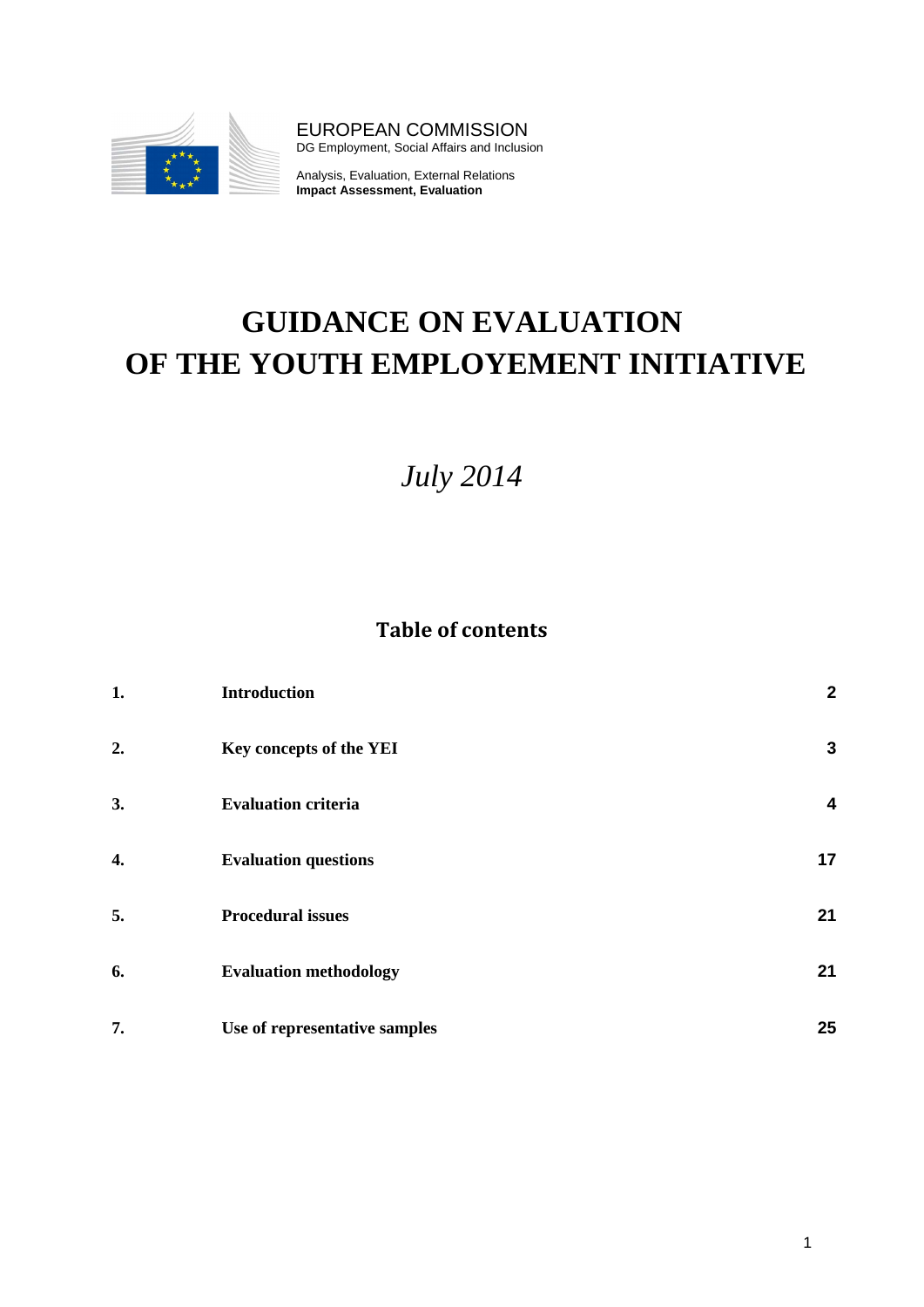## <span id="page-1-0"></span>**1. Introduction**

As a reaction to the persisting problem of high levels of youth unemployment and risk of a lost generation the European Council of 7-8 February 2013 proposed a Youth Employment Initiative (YEI) with a budget of  $\epsilon$  6.4 billion<sup>1</sup>. The YEI resources are composed of  $\epsilon$  3.2 billion from a specific budgetary allocation and at least  $\epsilon$  3.2 billion from the European Social Fund (ESF) as Member States were encouraged to allocate even higher ESF corresponding funding than the strict minimum required. The YEI is open to regions with a level of youth unemployment above 25% in 2012 and above 20% in member states where it increased by more than 30% in 2012. The legal basis for the YEI is provided in the ESF Regulation  $2014 - 20^2$ .

The policy framework for the YEI is constituted by the Youth Employment Package and in particular by the Recommendation on Establishing a Youth Guarantee, adopted by the Council in April 2013<sup>3</sup>. The Youth Guarantee (YG) aims to ensure that all young people below 25 years of age receive a good-quality offer of employment, continued education, an apprenticeship or traineeship within a period of four months of becoming unemployed or leaving formal education. The YEI should support the implementation of the YG by reinforcing and complementing the activities funded by ESF. Limited to the support to individuals who are not in employment, education or training, the investments supported by the YEI should be strongly oriented towards achieving concrete results. The frontloading of the specific allocation for the  $YEI<sup>4</sup>$  should help to achieve them quickly.

The ESF Regulation contains specific provisions for monitoring, reporting and evaluation of the YEI to ensure that its impacts and contribution can be measured and made visible (cf. article 19 and Annex II). Monitoring, indicators and reporting requirements as well as rules applicable to ESF evaluations (and therefore also fully applicable to the YEI) are explained in the Guidance on ESF monitoring and evaluation<sup>5</sup> and are not further dealt with here. Therefore the purpose of this document is to complement the guidance paper already available and provide specific guidance on the evaluation of  $YEI<sup>6</sup>$ . Two evaluations of the

1

<sup>&</sup>lt;sup>1</sup> Current prices

<sup>&</sup>lt;sup>2</sup> Regulation (EU) No 1304/2013 of the European Parliament and of the Council of 17 December 2013 on the European Social Fund and repealing Council Regulation (EC) No 1081/2006<sup>3</sup> http://eur-lex.europa.eu/legal-content/EN/TXT/?uri=CELEX:32013H0426(01)

 $\frac{4}{1}$  The MFF commitments for the YEI specific allocation are frontloaded over the first two years of the programming period, 2014 and 2015, instead of over the full cycle. It entails that both the specific allocation for the YEI and the corresponding ESF support will have to be committed and spent until the end of 2018 (taking account of the N+3 rule).

<sup>5</sup> [http://portal.empl.cec/Management/evaluation/evaluation/esf/Documents/ESF%20Monitoring%20and%20eval](http://portal.empl.cec/Management/evaluation/evaluation/esf/Documents/ESF%20Monitoring%20and%20evaluation%20guidance/ESF%20monitoring%20and%20evaluation%20guidance.pdf) [uation%20guidance/ESF%20monitoring%20and%20evaluation%20guidance.pdf](http://portal.empl.cec/Management/evaluation/evaluation/esf/Documents/ESF%20Monitoring%20and%20evaluation%20guidance/ESF%20monitoring%20and%20evaluation%20guidance.pdf) <sup>6</sup> A more general section dedicated to monitoring and evaluation arrangements for YEI features in the overall

Guidance Note on YEI programming produced by DG EMPL and circulated to Member States on 7 April 2014.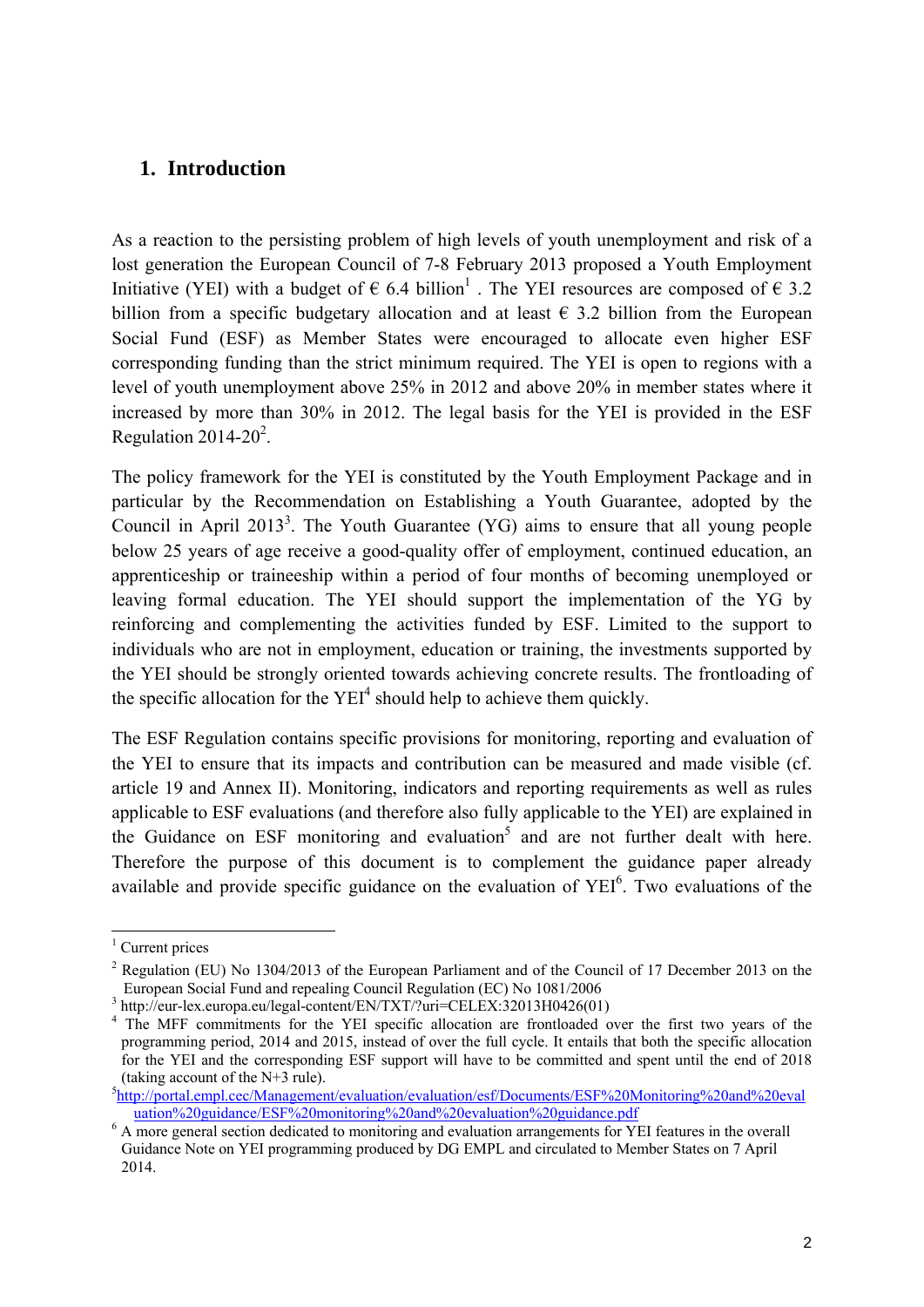YEI are required, one by end-of 2015, that will inform the overall process review of YEI and will feed into the mid-term budgetary review of the MFF, and one end-2018. The aim is to clarify the requirements of the CPR and ESF Regulation concerning YEI evaluation by providing a common understanding of the concepts used therein and to set out possible evaluation questions and methodologies which will allow to meet these requirements. Where relevant a link to the provisions on YG monitoring<sup>7</sup> is made to align the approaches.

## <span id="page-2-0"></span>**2. Key concepts of the YEI**

Commission guidance note on the YEI contains a detailed discussion on the target group, programming and actions to be supported $8$ .

For the purpose of monitoring and evaluation the YEI should be understood, in financial terms, as both the allocation from the specific EU budget line dedicated to youth employment, the corresponding ESF support and the national co-financing of the corresponding ESF support.

It is important to point out that while YEI can be used to support the implementation of the YG it is limited to the support of measures targeted directly towards individuals (NEETs aged under 25 years or where the MS chooses, under 30) and cannot directly support reforms of systems and structures undertaken in the framework of YG.

As stated in the YEI guidance note, the YEI interventions will often consist of pathways/packages of measures with the long-term objective of active labour market integration. Under YEI each individual would participate in an appropriate range of operations and ultimately receive an offer of employment and/or continued education and training, a traineeship or an apprenticeship. Interventions/operations should thus be aimed at the sustainable activation of the target group. It implies that a single YEI operation can cover both the offer as such and the different support services (such as job search assistance, counselling, psychological support) leading to the job/education/training offer. The design of the interventions should be guided by the goal of achieving the MS-specific targets for the result indicators listed in Annex II of the ESF Regulation.

The ESF Regulation does not stipulate a minimum or maximum duration of a YEI intervention or at what point after leaving education the person should receive or is even entitled to the YEI support. Therefore a YEI intervention, even focused solely on the activation measures, is not per se the fulfilment of the time frame stipulated by the YG Recommendation for providing a young person with an offer.

<sup>1</sup> <sup>7</sup> The work on monitoring arrangements for YG is carried out by Employment Committee Indicators Group (EMCO IG) and is to be completed in October 2014. For the purpose of this document the Revised Working group note for the IG meeting on 13 May 2014, INDIC/07/13052014/EN was used.

<sup>&</sup>lt;sup>8</sup> Guidance Note on YEI programming produced by DG EMPL and circulated to Member States on 7 April 2014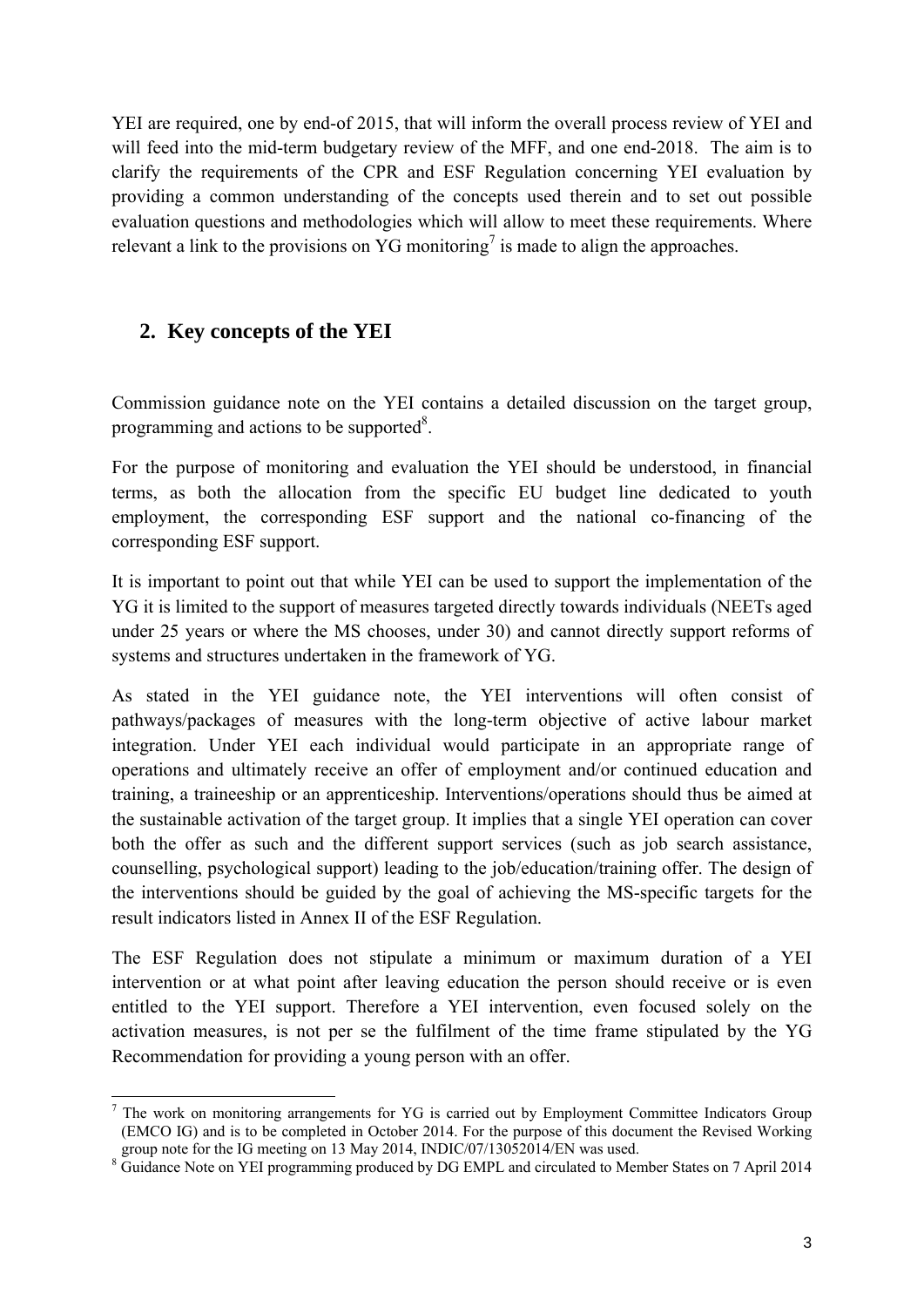Typical examples of YEI-supported interventions (which could be combined in a single operation or within multiple operations) as part of an individual plan/pathway for the person targeted, could include:

- Provision of traineeships and apprenticeships
- Provision of first job experience
- Reduction of non-wage labour costs
- Targeted and well-designed wage and recruitment subsidies
- Job and training mobility measures
- Start-up support for young entrepreneurs
- Quality vocational education and training courses
- Second chance programmes for early school leavers<sup>9</sup>

## **3. Evaluation criteria**

<span id="page-3-0"></span>The evaluation of the YEI should cover all types of interventions supported by the operational programmes under the YEI.

Article 19(6) of the ESF Regulation obliges Member States to conduct at least two evaluations which will assess the effectiveness, efficiency and impact of Youth Employment Initiative. These criteria should be assessed also in the light of the implementation of the YG.

*"At least twice during the programming period, an evaluation shall assess the effectiveness, efficiency and impact of joint support from the ESF and the specific allocation for YEI including for the implementation of the Youth Guarantee.* 

*The first evaluation shall be completed by 31 December 2015 and the second evaluation by 31 December 2018."* 

This article should be read in conjunction with the general provisions for evaluation for ESI funds set in the Common Provisions Regulation $10$ .

*During the programming period, the managing authority shall ensure that evaluations, including evaluations to assess effectiveness, efficiency and impact, are carried out for each programme on the basis of the evaluation plan and that each evaluation is subject to appropriate follow-up in accordance with the Fund-specific rules. At least once during the* 

1

<sup>&</sup>lt;sup>9</sup> More information to be found in the Guidance note on YEI

<sup>&</sup>lt;sup>10</sup> Regulation (EU) No 1303/2013 of the European Parliament and of the Council of 17 December 2013 laying down common provisions on the European Regional Development Fund, the European Social Fund, the Cohesion Fund, the European Agricultural Fund for Rural Development and the European Maritime and Fisheries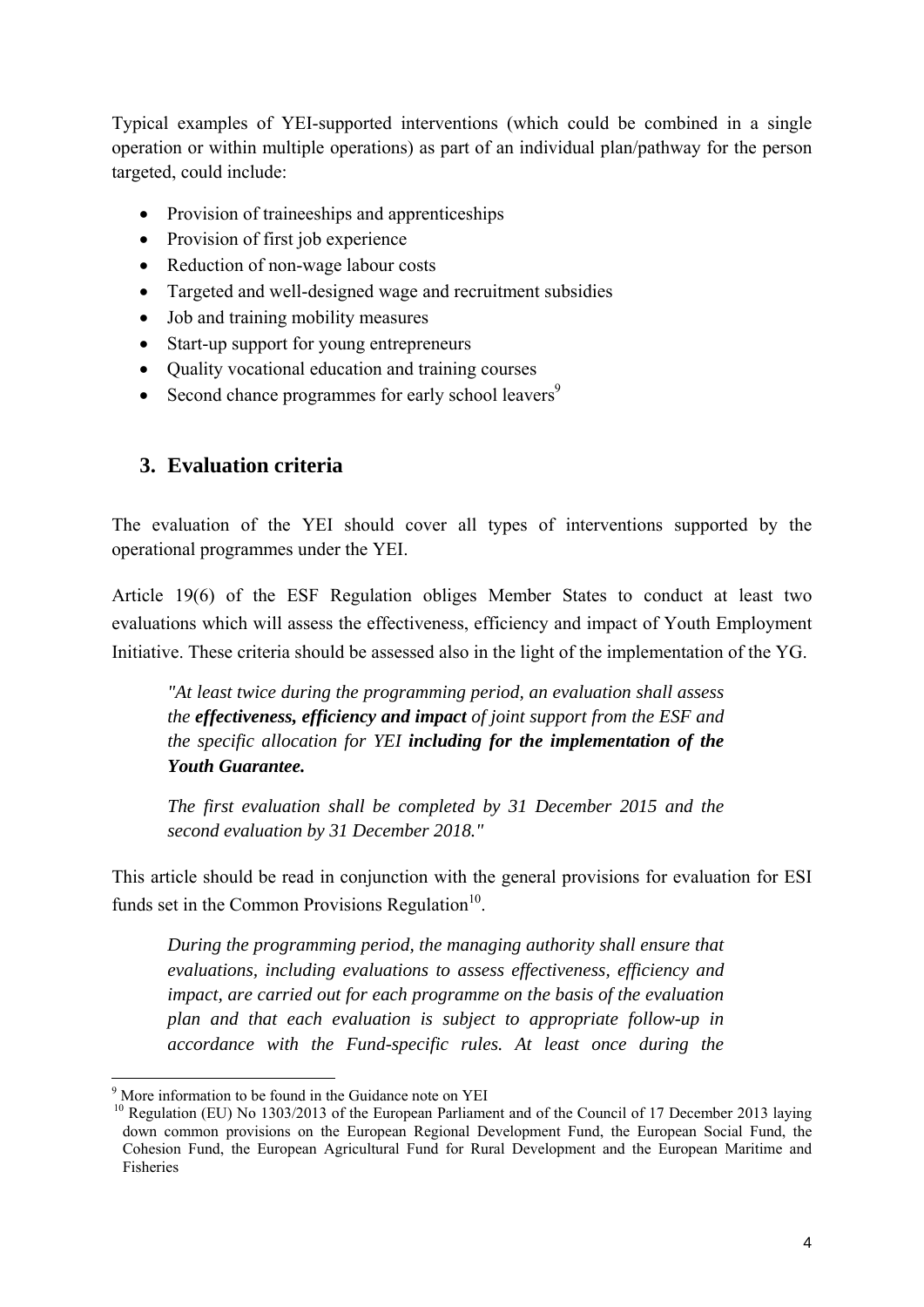*programming period, an evaluation shall assess how support from the ESI Funds has contributed to the objectives for each priority. (Article 56(3) CPR)* 

In addition to the obligations imposed by Article 19(6) ESF Reg. and Article 56(3) CPR the evaluations have to allow fulfilling the requirements for AIR to be submitted in 2016 and 2019 stemming from Article 19(4) ESF Reg. regarding quality of employment offers and of progress in education or moving into apprenticeships or quality training:

*The annual implementation reports referred to in Article 50(4) of Regulation (EU) No 1303/2013 or, where applicable, the progress report referred to in Article 111(4) of Regulation (EU) No 1303/2013 and the annual implementation report submitted by 31 May 2016, shall present the main findings of evaluations referred to in paragraph 6 of this Article. The reports shall also set out and assess the quality of employment offers received by YEI participants, including disadvantaged persons, those from marginalised communities and those leaving education without qualifications. The reports shall also set out and assess their progress in continuing education, finding sustainable and decent jobs, or moving into apprenticeships or quality traineeships. (Article 19(4) ESF Reg.)* 

Given the above reporting requirement in relation to the Annual Implementation reports, although the Regulation does not explicitly impose that the assessment of quality of employment offers and the progress in continuing education, finding sustainable and decent jobs, or moving into apprenticeships or quality traineeships has to be covered by the evaluations, it is recommended that the Managing Authorities include them in the scope of their evaluations.

#### *Effectiveness*

This criterion assesses the achievement of the objectives (were the objectives achieved?). This assessment needs to be completed with more qualitative approaches (how were the objectives achieved? by what means/measures/policy approaches?).

There are two levels of objectives relevant for the YEI:

## − YEI *general objective* is **the sustainable integration in the labour market of the NEETs:**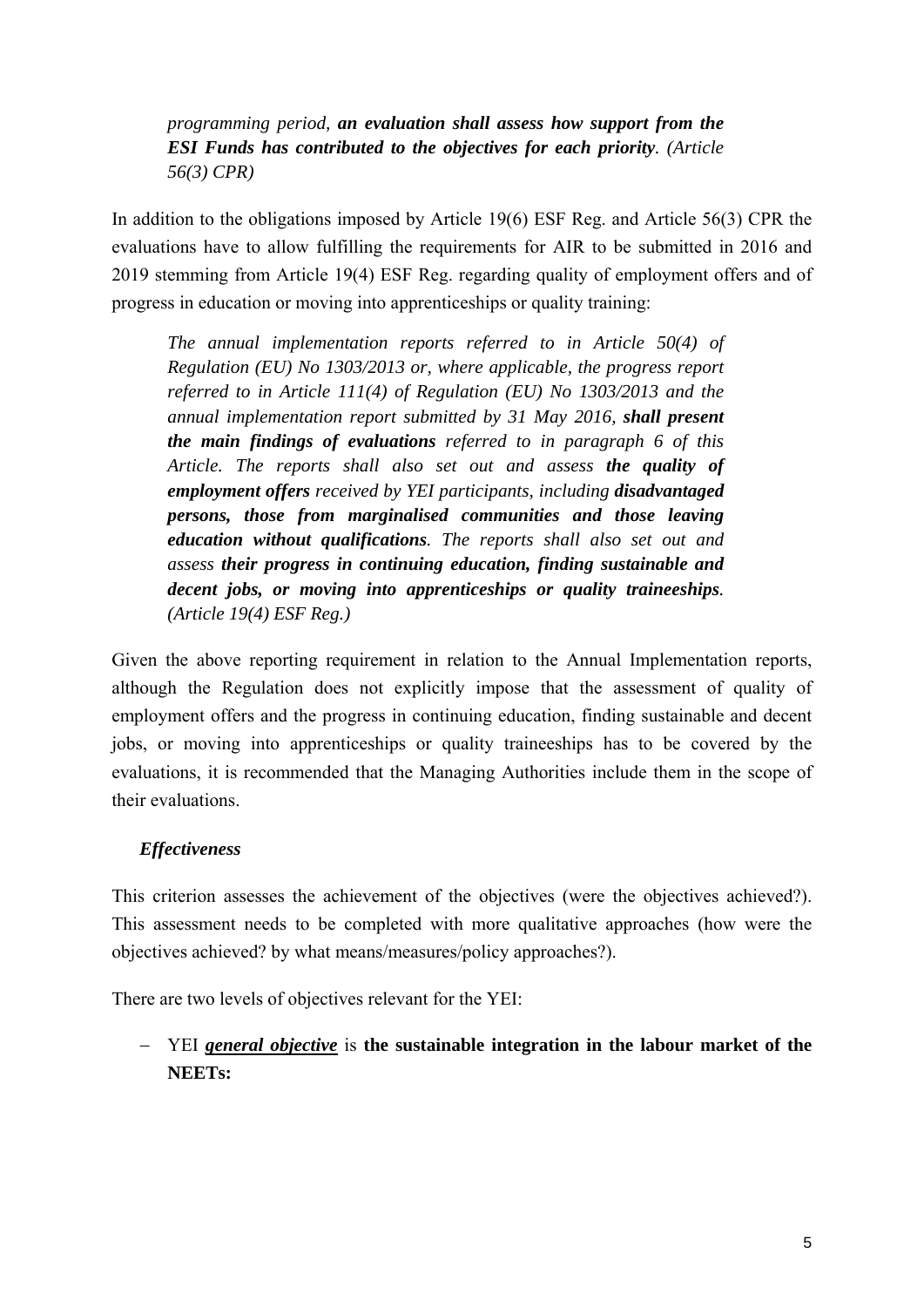Article 16 ESF Reg. says that "*YEI shall support the fight against youth unemployment in eligible regions of the Union through providing support to actions under Article 3(1)(a)(ii)<sup>11</sup> of this Regulation*". The ultimate objective against which the general effectiveness of the YEI should be evaluated is thus the sustainable integration into the labour market of young people not in employment, education or training below 25 years of age (30 if so decided by the member state)<sup>12</sup>. The focus here is on long term results for participants.

Through this analysis the evaluation will indirectly help to demonstrate also how and to what extent the YEI has contributed to the relevant aspects of the YG Recommendation and its overall policy goals to reduce youth unemployment.

Since Art. 19(4) ESF regulation emphasises the need to take account of a number of groups, the issue of correct targeting of the support to those with the lowest probability of finding a job or coming back to education is of relevance here. In order to be able to demonstrate results in relation to these groups, Member States would first need to have included these persons in the pool of targeted YEI participants.

In this context, the assessment of participants data (Annex I of ESF Reg.) could benefit from additional data from the profiling of participants $13$ . The evaluation should take into account which groups of young people (in terms of distance from the labour market) were directed to the YEI support and whether the design and selection of the operations have minimized the risk of displacement, dead weight loss and substitution effects. The analysis should be completed by assessing what types of interventions were more effective for which groups and in which economic context.

## − **the** *specific objectives* under the 'NEETs' investment priority (*Article 3(1)(a)(ii)ESF Reg.)*

The evaluation should assess to which extent these specific objectives were met.

Given the heterogeneous nature of the broader NEET group for instance with respect to level of education or employment status, as well as the selected age range, different sub-groups could be identified. There might be several specific objectives to reflect the specific intervention logic for each of these sub-target group.

<sup>1</sup> <sup>11</sup> "Sustainable integration into the labour market of young people, in particular those not in employment, *education or training, including young people at risk of social exclusion and young people from marginalised* 

*communities, including through the implementation of the Youth Guarantee".* <sup>12</sup> Guidance note on YEI contains detailed considerations on the target group for YEI.

<sup>&</sup>lt;sup>13</sup> Meant as a general (quantitative or qualitative) method of allocating employment services to clients in which a systematic process based upon client characteristics is used to identify the most appropriate provision of services for any particular client.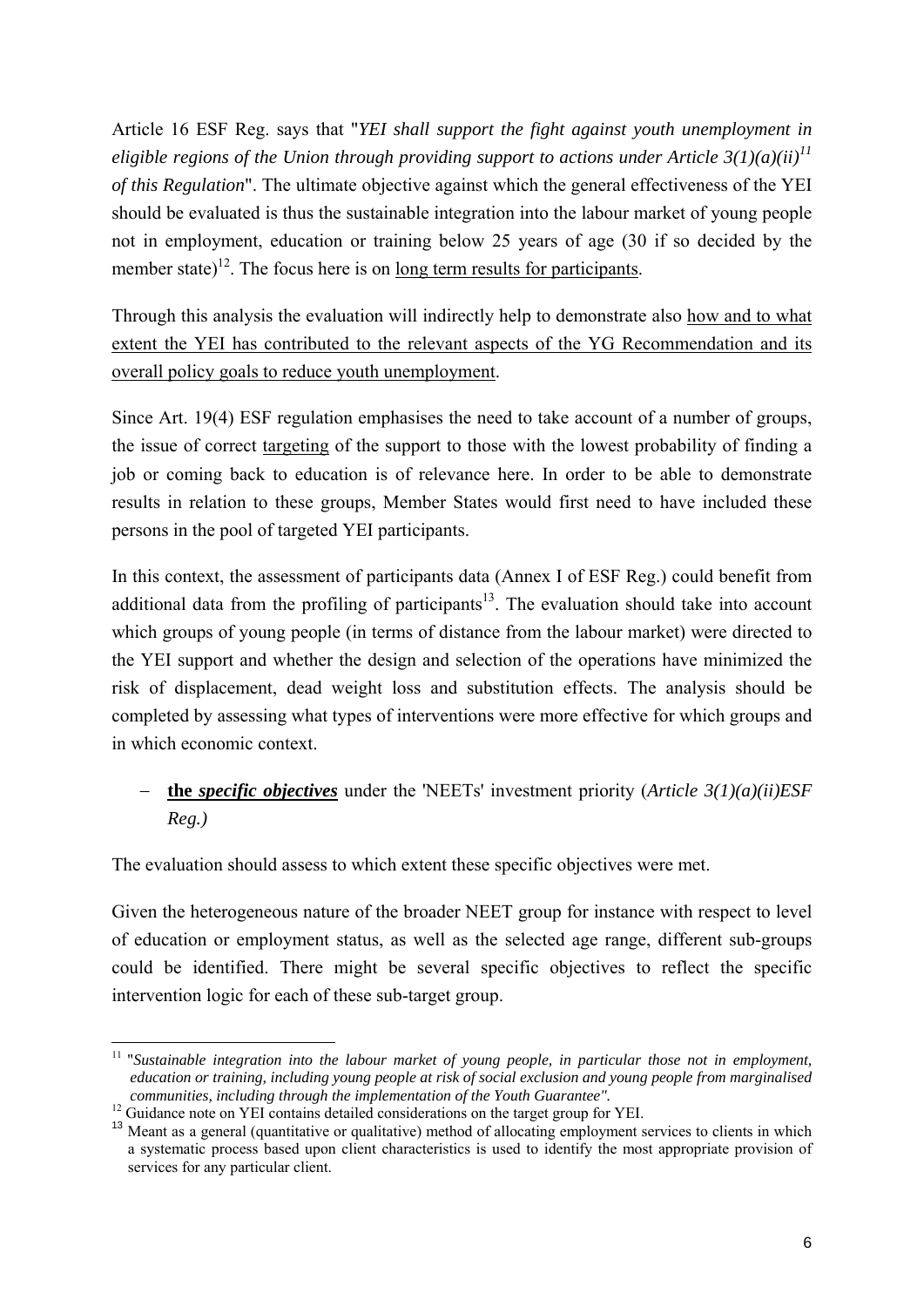For example one specific objective might seek to increase the employability of young people 15-18 years old who left education system without formal qualifications and a second specific objective might be to increase employment of unemployed university graduates aged 25-29. The evaluations seek evidence on the extent to which YEI interventions were successful in reaching and bringing the 15-18 year old drop-outs back to education/training and gaining qualification (SO 1) and in reaching and bringing into employment unemployed university graduates aged 25-29 (SO2). To address the "how?" question, the evaluations should outline which kinds of support were applied with regard to which sub-target group and whether these were relevant to the specific needs of the participants.

## *Efficiency*

Efficiency should be understood as achieving the given objectives at the minimum possible cost or achieving the maximum number/extent of objectives at a given cost. It is therefore a relative concept which requires a comparison of an intervention with other similar interventions or an intervention before and after a reform.

At minimum, the evaluations should assess at which cost the objectives were achieved (costeffectiveness) and identify which were the most cost-effective (better results for lower costs) and for which groups/in which economic contexts.

Overall, the efficiency of the YEI is linked to the achievement of its general objective as set out in Article 16 ESF in relation to the costs and means to achieve them.

Apart from this general analysis, an evaluation of the efficiency of the individual types of YEI interventions should be carried out. In this case the comparison can be done between different interventions with similar expected results under YEI or between YEI and measures financed by other sources (for example in regions not eligible for YEI).

## *Impact*

As the YEI should offer only direct support to individuals the main impacts are to be identified also at the level of participants. To the extent possible the net effects should be assessed using appropriate methodologies. This part of analysis could also to be carried out already when evaluating the effectiveness.

YEI might have a broader impact on the policy design and implementation in the field of (youth) employment, in particular in the context of the Youth Guarantee schemes implementation. In Member States with significant YEI budgets, and although the YEI cannot directly support reforms of systems and structures undertaken in the framework of YG, it is likely that through the direct support to individuals structural impacts may occur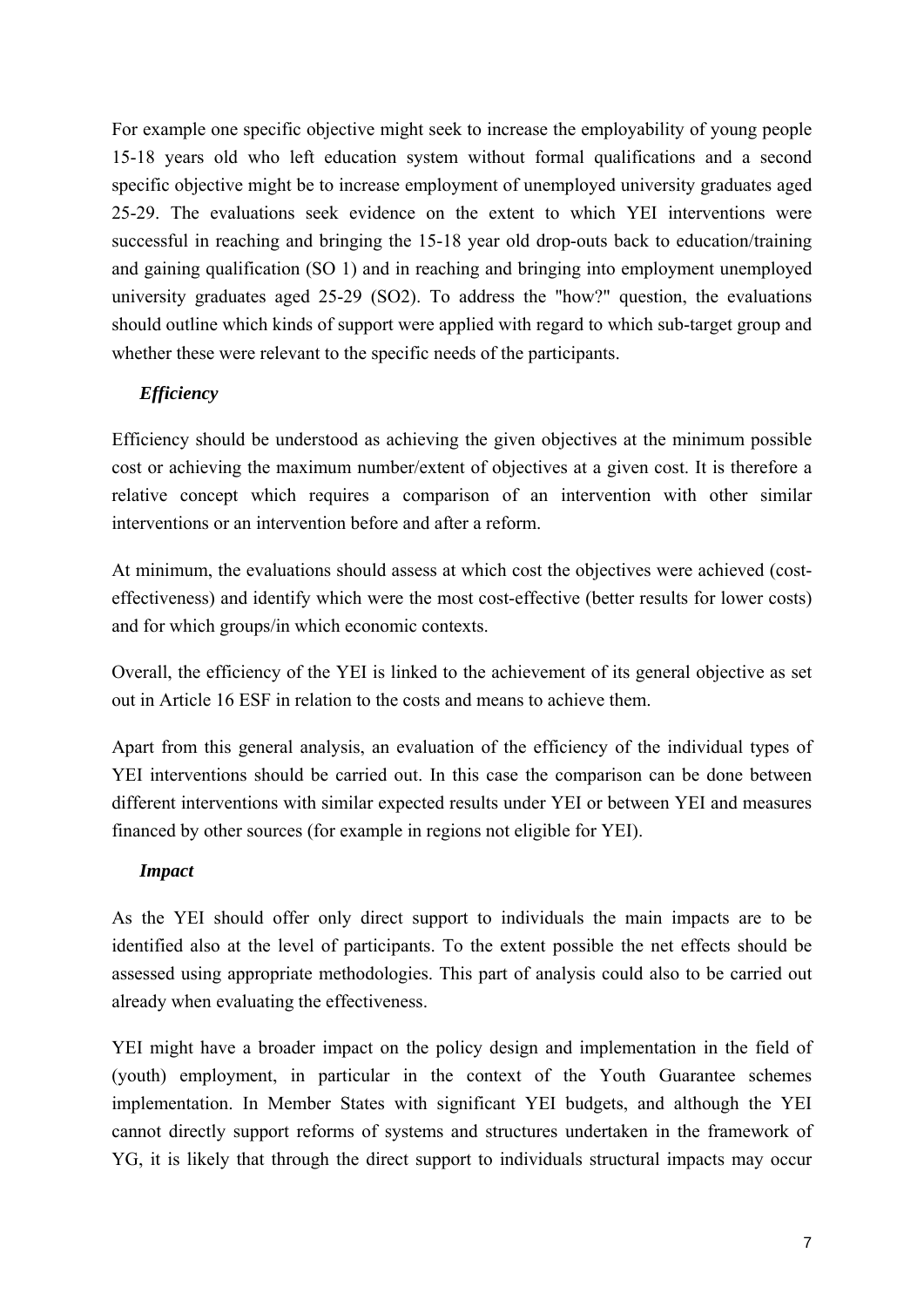(e.g. the support to individuals is the result or is facilitated by changes in the PES functioning, training systems organisation, new partnerships between the public /private sector/ NGOs, etc.). Enterprises who take part in the scheme might also be affected in a systemic way. Therefore the evaluation of the impact of YEI could ultimately, where appropriate, feed into the overall process of evaluating the progress of Youth Guarantee schemes implementation at Member State level.

Finally, the contribution of the YEI to positive developments of youth labour market indicators (e.g.: drop in youth unemployment rate, drop in NEETs rate, increase in youth employment) will require the use of labour market indicators at national or regional level. The use of the battery of indicators suggested by the Employment Committee (EMCO) is advisable.

All these impacts should be taken into account when designing the evaluations and evaluated to the extent possible.

#### *Quality of employment offers received by YEI participants*

An employment offer is defined as "a voluntary but conditional promise, submitted for acceptance by an offeror (e.g. employer) to the participant, as long as it clearly indicates the offeror's willingness to enter into an agreement under specific terms with the participant and that it is made in a manner that a reasonable person would understand its acceptance will result in a binding agreement. Once the participant accepts it becomes an agreement which legally commits both parties"<sup>14</sup>.

The offer may be received directly from the offeror without an involvement of a third party agent (such as PES). Reception of an offer does not automatically mean its acceptance. The fact of receiving an offer is to be captured by the YEI common result indicator *"participants who receive an offer of employment, continued education, apprenticeship or traineeship upon leaving*<sup> $15$ </sup>. To be recorded under this indicator the participant must have received the offer at the moment of leaving the operation, coinciding with the completion of the YEI intervention or when the intervention is still ongoing. In the first case the participant will be marked as "*completing the YEI supported intervention*" under the relevant YEI result indicator. For an employment offer accepted by the participant, the participant will also be marked as "*in employment upon leaving*" under both the relevant YEI indicator and the common immediate result indicator. More information and examples on how to record the results under YEI can 1

<sup>&</sup>lt;sup>14</sup> Guidance on ESF monitoring and evaluation, Annex C2 Definitions for YEI indicators

<sup>&</sup>lt;sup>15</sup> From the YG point of view, this indicator will collect data on those who receive a first YG offer for those YEI interventions that covered only diagnosis of participant's needs and/or general activation measures and a subsequent YG offer when the YEI intervention contained already an offer of employment, education/training, apprenticeship or traineeship.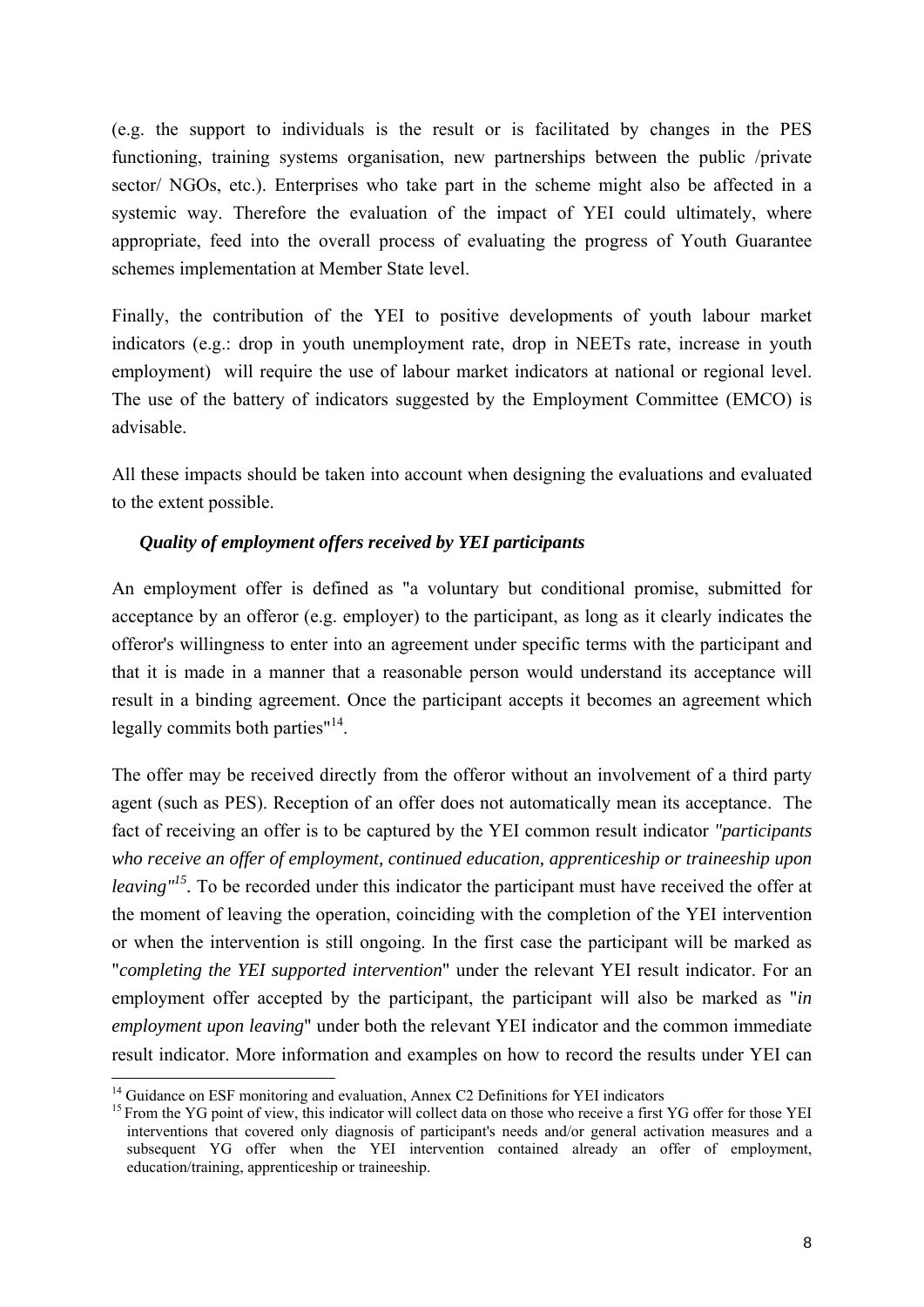b[e found in Annex D of the Guidance on ESF monitoring and evaluation \(the Practical](http://portal.empl.cec/Management/evaluation/evaluation/esf/Documents/ESF%20Monitoring%20and%20evaluation%20guidance/Practical%20guidance%20140715.pdf)  Guidance on data collection and validation)<sup>16</sup>. Table 1 presents possible combinations of the results concerning employment offers for a participant of a YEI intervention.

|                | Table 1                   |             |             |                                                   |
|----------------|---------------------------|-------------|-------------|---------------------------------------------------|
|                | Completion                | Receiving   | In          | Description of the situation                      |
|                | of YEI                    | an          | empl/self-  |                                                   |
|                | intervention              | employment  | empl upon   |                                                   |
|                |                           | offer upon  | leaving**   |                                                   |
|                |                           | leaving     |             |                                                   |
| 1              |                           |             |             | The participant left the YEI intervention         |
|                |                           |             |             | without attending till the scheduled end of the   |
|                |                           |             |             | last day/last session and has seen no change      |
|                |                           |             |             | in his/her situation (neither receiving an offer  |
|                |                           |             |             | nor in employment upon leaving).                  |
| $\overline{2}$ |                           | $\mathbf X$ |             | The participant left the YEI intervention         |
|                |                           |             |             | without attending till its scheduled end,         |
|                |                           |             |             | received an offer upon leaving but did not        |
|                |                           |             |             | accept<br>it<br>and<br>did<br>not<br>move<br>into |
|                |                           |             |             | employment or<br>accepted it but<br>the           |
|                |                           |             |             | employment has not started within 4 weeks         |
|                |                           |             |             | of the exit date.                                 |
| 3              |                           |             | $\mathbf X$ | The participant decided to become self-           |
|                |                           |             |             | employed during the YEI intervention and          |
|                |                           |             |             | left without completion.                          |
| 4              |                           | X           | X           | The participant received an employment            |
|                |                           |             |             | offer during the YEI intervention and             |
|                |                           |             |             | accepted it.                                      |
| 5              | X                         |             |             | The<br>participant<br>YEI<br>the<br>completed     |
|                |                           |             |             | intervention but received no<br>offer<br>of       |
|                |                           |             |             | employment (still other type of offer could       |
|                |                           |             |             | have been received) and did not move into         |
|                |                           |             |             | employment.                                       |
| 6              | $\boldsymbol{\mathrm{X}}$ | $\mathbf X$ |             | The<br>participant<br>attended<br>the<br>YEI      |

 $\frac{1}{16}$ 

http://portal.empl.cec/Management/evaluation/evaluation/esf/Documents/ESF%20Monitoring%20and%20ev [aluation%20guidance/Practical%20guidance%20140715.pdf](http://portal.empl.cec/Management/evaluation/evaluation/esf/Documents/ESF%20Monitoring%20and%20evaluation%20guidance/Practical%20guidance%20140715.pdf)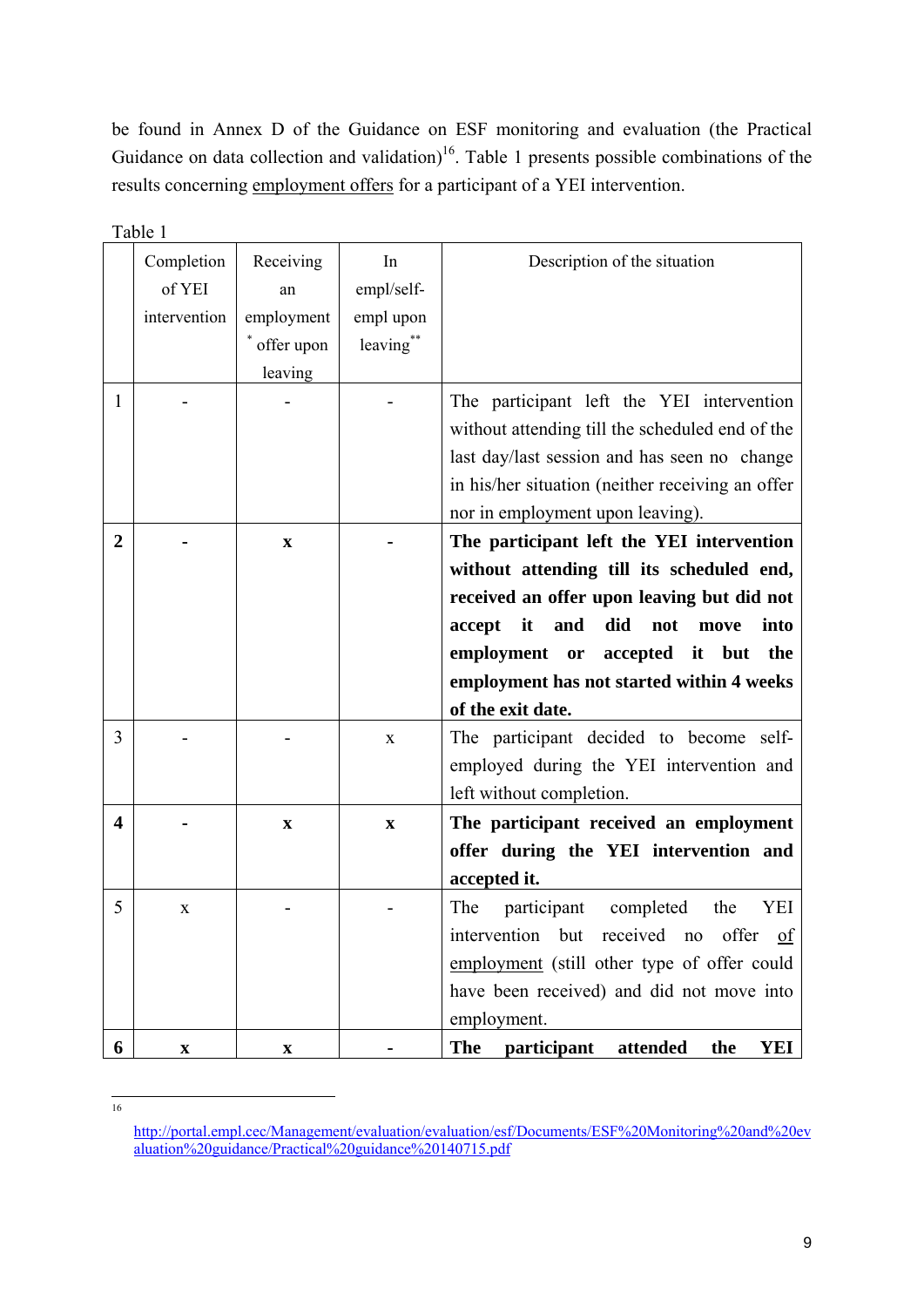|   |              |              |              | intervention until its scheduled<br>end,<br>received an offer upon completion but did<br>not accept it accepted it but the<br>employment has not started within 4 weeks<br>of the exit date. |
|---|--------------|--------------|--------------|----------------------------------------------------------------------------------------------------------------------------------------------------------------------------------------------|
| 7 | $\mathbf{x}$ |              | $\mathbf{x}$ | participant completed the<br>YEI<br>The<br>intervention, received no offer upon leaving<br>but became self-employed.                                                                         |
| 8 | $\mathbf{x}$ | $\mathbf{x}$ | $\mathbf{x}$ | The participant received an employment<br>upon completion of the<br>YEI<br>offer<br>intervention and accepted it.                                                                            |

\* the information on the type of the offer would have to be collected beyond what is requested in Annex II in order to enable the qualitative analysis

\*\* available from Annex I

The analysis of quality of employment offers will concern participants in situations 2, 4, 6 and 8.

Article 19(4) ESF Reg. addresses only the offers of employment whereas the monitoring of YG concerns also other types of offers (e.g.: traineeships, apprenticeships and continued education/training). MS may wish to extend their evaluations to cover the quality of all offers, not exclusively employment, received by the YEI participants to get information useful for their reporting under YG.

The quality of employment offers could be assessed in different ways: the characteristics of the employment offer itself, the relevance to the participant needs, the labour market outcomes produced by the offer, the proportions of offers not accepted or abandoned prematurely.

a) Characteristics of the employment offers

The data sets needed to perform this analysis will require additional data related to the characteristics of the employment offer:

- − duration of the contract: fixed duration or open-ended contract,
- − part-time/full-time contract,
- − voluntary/involuntary part-time
- − remuneration level,
- − level and type of qualification required,
- − availability of additional job-related training.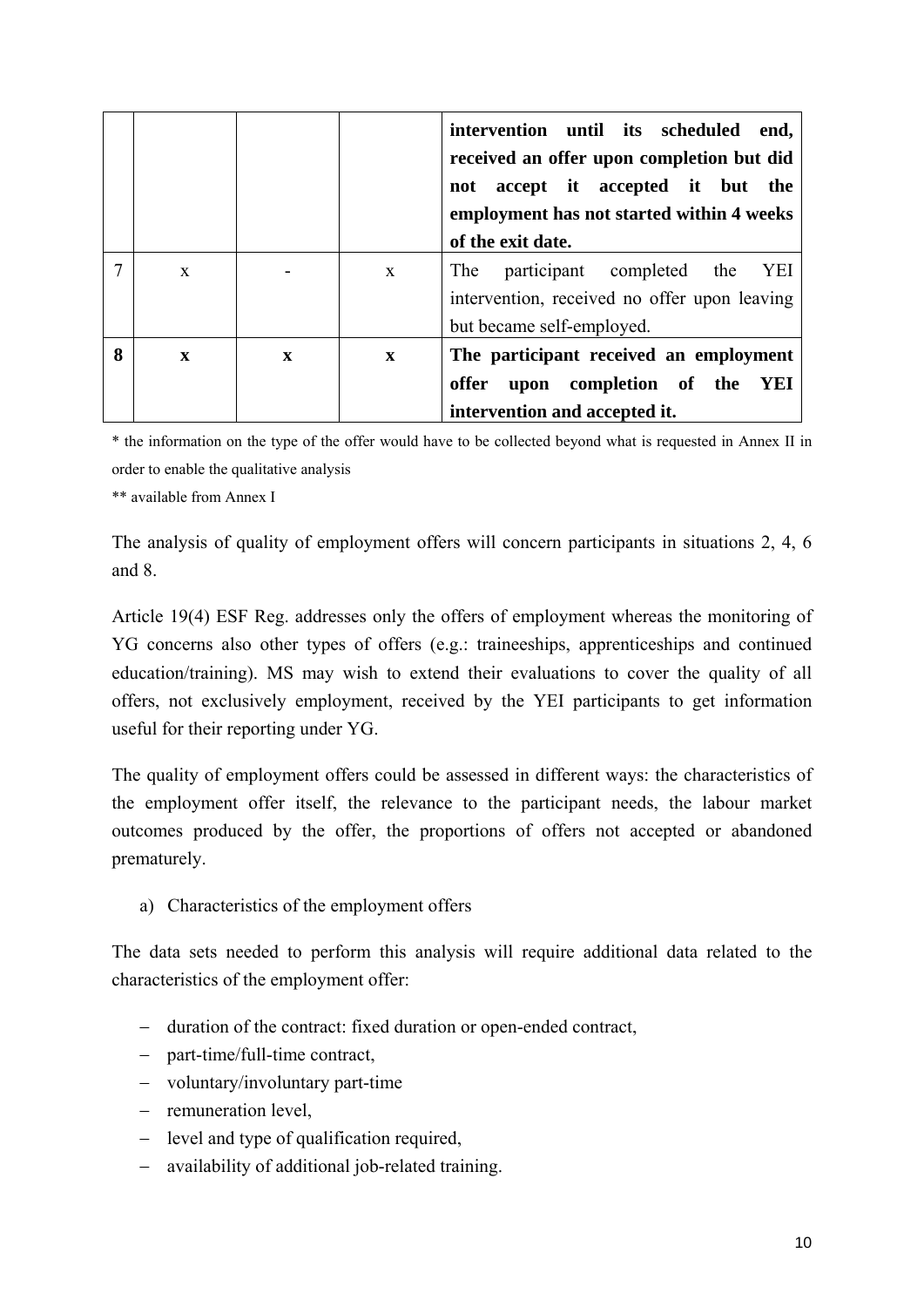Given the differences in the wage-setting systems for young workers regarding minimum, wages, it is difficult to set unique criteria. However one should consider as good offers those that respect national or sectoral wage agreements. Though temporary contacts may serve as stepping stones into sustainable employment, open-ended contracts employment offers can be considered of superior quality. Part-time job offers can also be a suitable way to access the labour market and reconcile with family needs, but if part-time is involuntary a full-time job can be considered of higher quality and offering prospects as sustainable jobs. A specific country/regional context may be taken into account. Therefore it is left to the evaluators to establish in the evaluation design which types of offers will be classified as fulfilling the criteria for a good offer.

b) Relevance of the offers to the participants needs/situation $17$ .

This analysis will supplement the one carried out on the characteristics of the employment offers by examining how these offers matched the needs or situation as perceived by the participant. This will build upon the common indicators set out in Annexes I and II collected by the MS, but they will benefit from supplementing them with some additional data necessary to assess the relevance of the offer:

− age,

1

- − labour market status,
- level of skills/qualifications
- previous professional experience
- previous unemployment/inactivity spans
- household composition (joblessness)
- − caring situation (lone parent).
- c) Labour market outcomes produced by the offer.

This approach would examine what were the labour market outcomes of the employment offer after a certain period of time (e.g.; 6, 12 or 24 months)<sup>18</sup>. This approach would however not be useful in cases 2 and 6 from Table 1 as the potential positive employment results in the

<sup>17</sup> *YG FAQ p. 3: "Good-quality offer" means in particular: offering personalised guidance and developing an*  individualised action plan which result in an offer suitable to the individual (employment, continued *education, an apprenticeship or a traineeship).* <sup>18</sup> A similar approach is taken in the YG monitoring system developed by the EMCO IG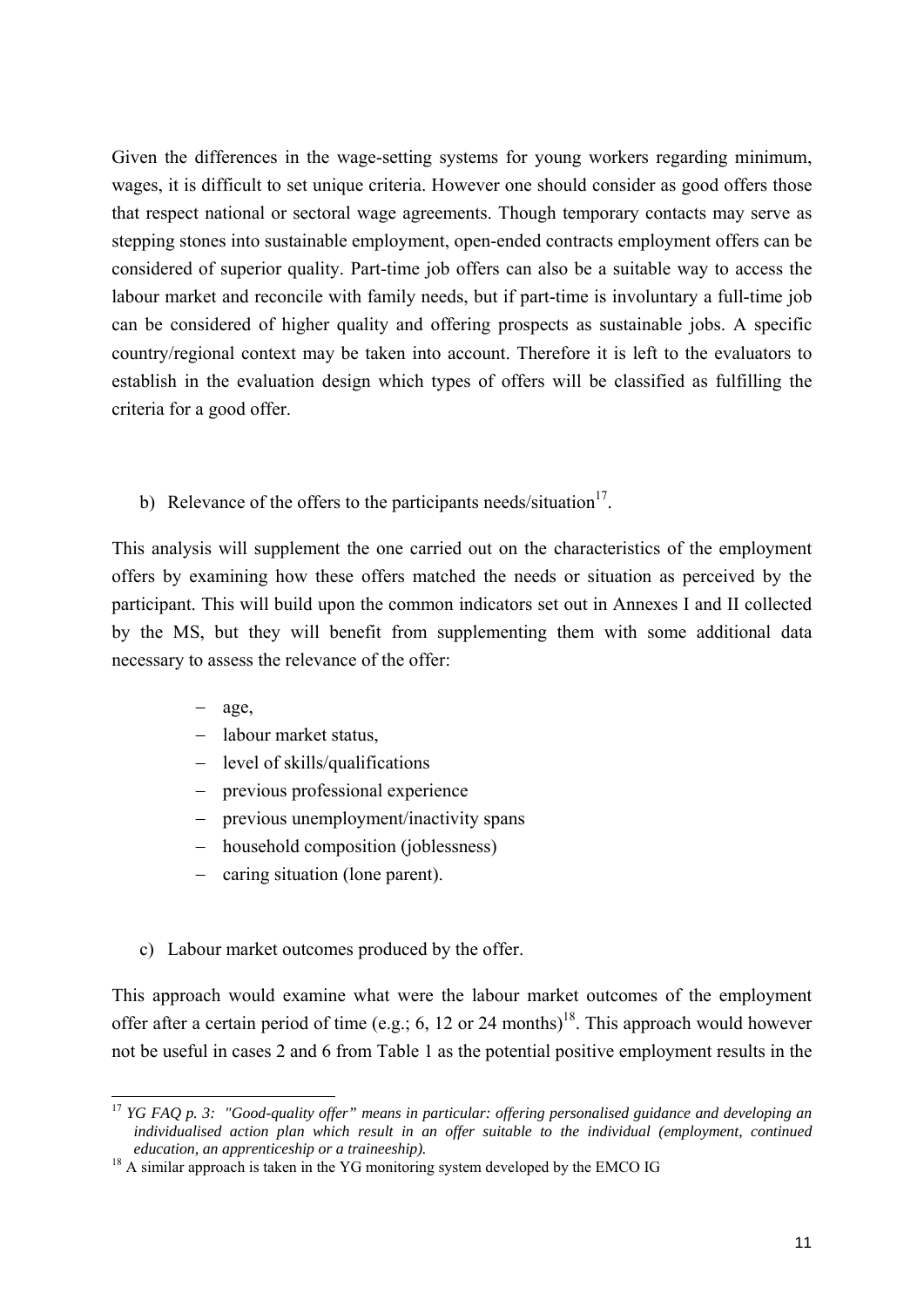long term could not be attributed to an offer which was refused. An automatic classification of an offer which was not taken up as a non-quality offer is considered to be an oversimplification.

d) Non-acceptance and early termination rates.

Another indication of the quality of the employment offer is the non-acceptance of the offer or an early termination of the employment contract by the former participant. In case of participants receiving several consecutive offers the assessment of quality should refer to the one taken up (if any). However, if the proportion of offers not taken is high, exploring the reasons for non-take-up is necessary to make the assessment of quality of employment offers complete. The same applies if the proportion of offers abandoned prematurely is high.

The evaluators should make an effort to use all of the approaches described above. All four approaches can build on the data on a participant's situation which are to be collected as part of the common ESF indicators data collection. More refined assessments could make use of the profiling systems existing in the Member States or the diagnosis of the young person needs when he/she comes for the first time to the office of YG/YEI provider.

The data on employment offers could be provided by the employer to the beneficiary or could be extracted from the administrative data (valid on the date of reception of the offer). If this is the case, it should be ensured in advance that the evaluator will have access to datasets containing the necessary information on the participant and on the offer. Otherwise, a survey will have to be carried out. Managing Authorities which will collect the data for the common and YEI longer-term result indicators through a survey may decide for the sake of costeffectiveness to include the questions concerning the quality of offer in the same survey. In order to keep the number of questions in the survey limited and also to allow for triangulation of sources it is recommended to make the maximum possible use of "objective" data sources.

Without prejudging on the link with the quality of the offer the data collection should allow also for an assessment of the sources of the offers – whether they came from the open market, sheltered labour market or public work schemes. This information would contribute to the assessment of the impacts of functioning of the whole YEI.

## *… including disadvantaged persons, those from marginalised communities and those leaving education without qualifications*

When assessing the quality of offers the evaluations should be able to present an assessment of the extent to which the groups identified in the ESF Regulation are targeted and what kind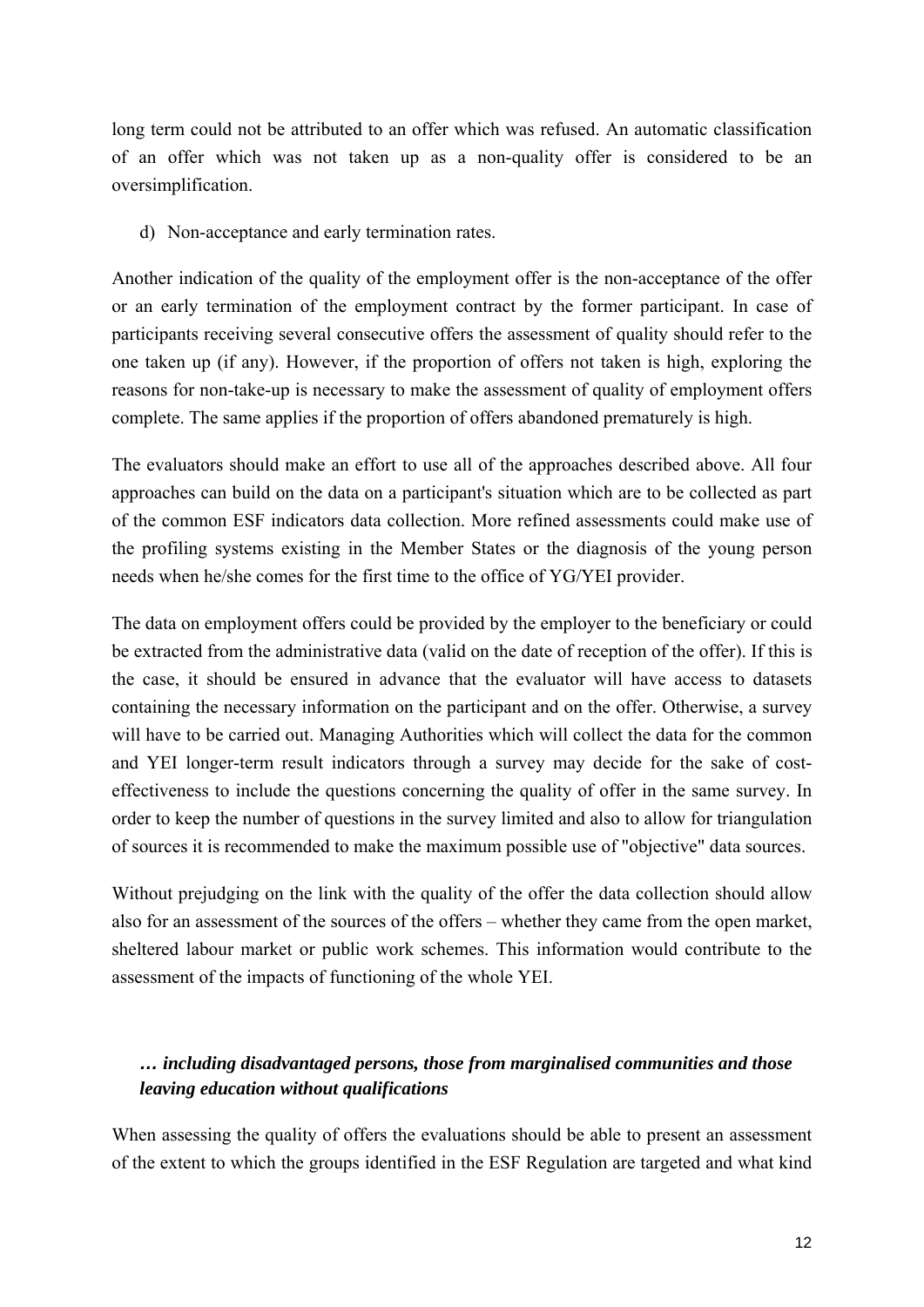of offers they received. This analysis should make use of the categories for participants' common output indicators set out in Annex I of the ESF Regulation with special attention to:

- participants who live in jobless households
- participants who live in jobless households with dependent children
- participants who live in a single adult household with dependent children
- migrants, people with a foreign background, minorities (including marginalised communities such as the Roma)
- participants with disabilities
- other disadvantaged<sup>19</sup>

These categories are to be recorded compulsorily as ESF common output indicators, also for YEI participants. In addition MS should have a closer look at participants who did not achieve ISCED level 3, that means the ones recorded as "with primary (ISCED 1) or lower secondary education (ISCED 2)", as those who left education without qualifications.

## *Progress in continuing education, finding sustainable and decent jobs, or moving into apprenticeships or quality traineeships*

The analysis of progress could be done as a part of the assessment of effectiveness but it should not be limited to assessing the achievement of the final objectives. The analysis should factor in the progression participants made towards full labour market integration (for example, a former inactive now engaged in job searching evidenced by the respective common immediate result indicator; a former early school leaver completing a school year).

This part of assessment should be done on the basis of a representative sample of participants. Data describing the participant's initial situation when entering the operation (output indicators), situation upon leaving (immediate result indicators) and 6 months after the intervention (longer term result indicators) will be analysed to assess the progress in labour market or educational outcomes. A deeper analysis of the situation of participants who received a job as a result of YEI intervention will be necessary for the assessment of the sustainability and decency of jobs.

This analysis should be linked with the assessment of the relevance of employment, education or traineeship offers and should allow for making the statements on the quality of

<sup>1</sup> <sup>19</sup> As defined in the Guidance on ESF monitoring and evaluation. Participants "homeless or affected by housing exclusion" and "from rural areas" should be recorded and reported under "Other disadvantaged" if being homeless or affected by housing exclusion or living in a rural area is considered a disadvantage at national level and if they need special help in the labour market.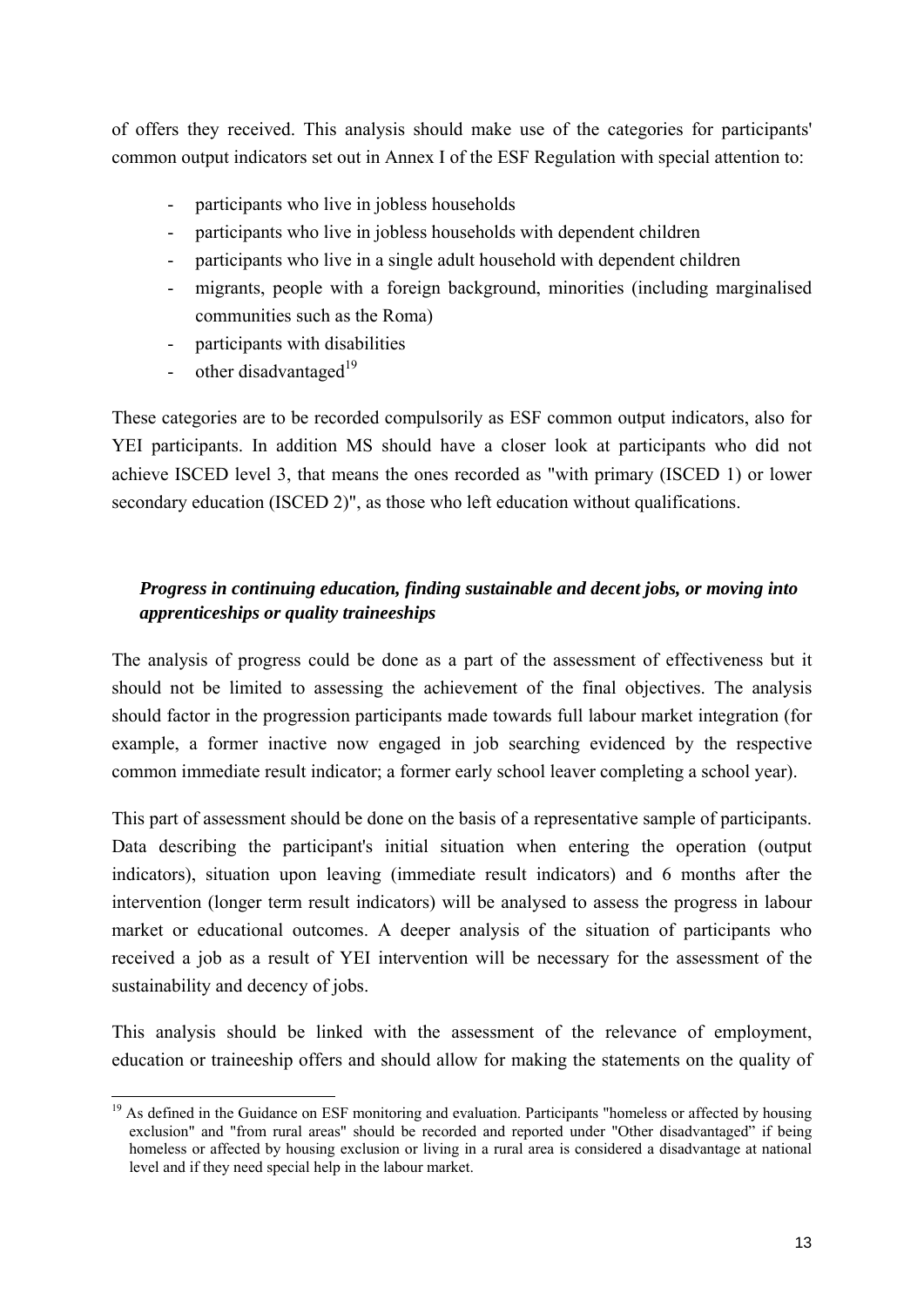the offers from the point of view of their outcomes. The emphasis here is to be put on the quality aspect. The report should therefore also assess what kind (quality) of jobs/traineeships the former YEI participants are holding as a result of YEI. The term **decent jobs** should be understood as equivalent of concepts used by different organisations, namely 'quality in work' (EC), 'decent work' (ILO), 'job quality' (ETUI).

"Quality in work is a multi-dimensional phenomenon, which in principle may touch a broad set of individual job's and workers' characteristics, ranging from wages, training, health and safety at work, work organisation, reconciliation between work and family life, etc. As socioeconomic literature does not appear to have reached a clear consensus on a definition of variables to include – let alone on a weighing scheme – any attempt to analyse and monitor job quality needs to be considered with great care. Additionally, some of the relevant aspects are more of a qualitative and subjective nature, thus raising obvious measurement problems."20 Given the difficulties to collect comparable data, it is advised to use the criteria set on p. 9 to assess the quality of the job offers (e.g.; duration of contract, full-part time (voluntary or not), level of qualification, level of remuneration and availability of training/skills development possibilities).

| Immediate result             | 6 months after               |
|------------------------------|------------------------------|
| Not in empl                  | Not in empl                  |
| In empl/self-empl            | Not in empl                  |
| Not in empl                  | In empl/self-empl            |
| In empl/self-empl (job $A$ ) | In empl/self-empl (job $A$ ) |
| In empl/self-empl $(iob A)$  | In empl/self-empl (job B)    |
|                              |                              |

Table 2 presents the possible combinations of employment results for YEI participants.

In case no. 2 the analysis of quality should concern the job captured by the immediate result indicator. In cases 3-5 the analysis of quality should concern the job captured by the longterm result indicator. For cases 2 and 4 the analysis will partially overlap (except for the selfemployed) with the assessment of relevance for the employment offers.

Table 2

1

 $20$  Employment in Europe 2008 chapter 4 p.148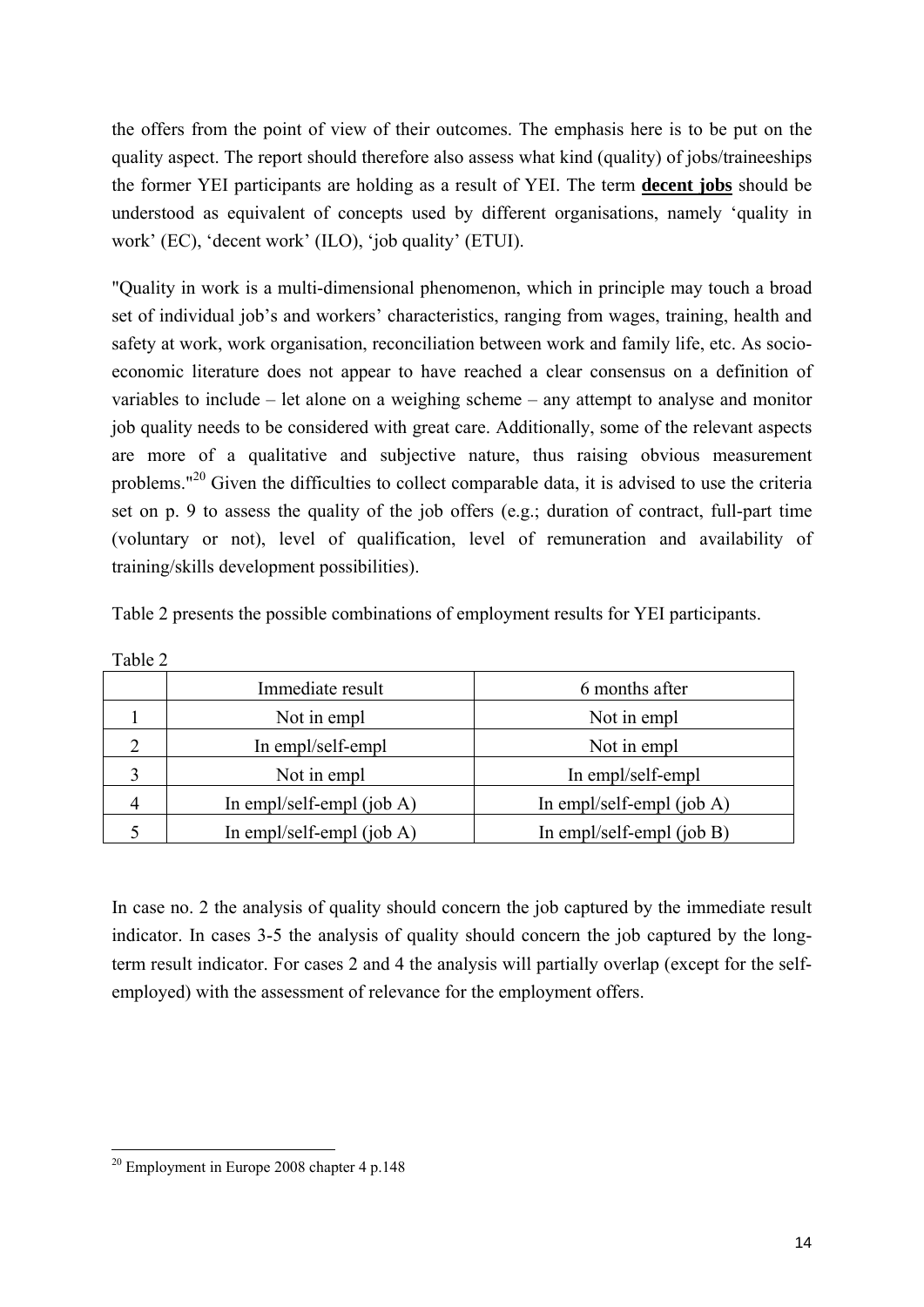The **sustainability of jobs** should be understood as sustainable employment. Having 'sustainable' employment means that an individual remains in the same job, or has moved to another similar job with equal or higher earnings.<sup>21</sup>"

The common long-term indicators (situation 6 months after) offer already a first indication of the sustainability of jobs. However, a longer perspective will be needed. At minimum the labour market status and the eventual job characteristics of the former YEI participant who was in employment should be checked 12 months after leaving the intervention. Managing Authorities are invited to present even longer time perspectives in their reports. A person will be considered as having moved towards a sustainable job if he/she remains in employment and the quality of the job (the same or subsequent) does not deteriorate over time.

Referring to the combinations of employment results in Table 2 the job in case 2 is thus not to be considered sustainable. The analysis of sustainability of jobs will focus on cases 3-5. For cases 4 and 5 it overlaps partially (except for the self-employed) with the assessment of quality of employment offers based on outcomes.

Triangulation of objective and subjective sources is recommended to assess the decency and sustainability of jobs. Where available, administrative data should be used. In addition surveys may need to be carried out. Managing Authorities which will collect the data for common and YEI longer-term result indicators through a survey may decide, for the sake of cost-effectiveness, to include the questions concerning the jobs quality and sustainability in the same survey.

The assessment of **quality of traineeships** should be based on the Council Recommendation for a Quality Framework for Traineeships<sup>22</sup> which inspired the definition of traineeships used for the purpose of the YEI monitoring. "Traineeships are generally understood as a limited period of work practice spent at business, public bodies or non-profit institutions, in order to gain practical work experience ahead of taking up regular employment. They generally last a few weeks to a few months, and are usually not considered to constitute employment contracts, as their main aim is to provide a training experience, not a paid work opportunity"<sup>23</sup>.

<sup>1</sup> 

<sup>&</sup>lt;sup>21</sup> [http://www.nao.org.uk/wp-content/uploads/2007/11/0708](http://www.nao.org.uk/wp-content/uploads/2007/11/070832es.pdf)32es.pdf<br><sup>22</sup> [http://www.consilium.europa.eu/uedocs/cms\\_Data/docs/pressdata/en/lsa/141424.pdf](http://www.consilium.europa.eu/uedocs/cms_Data/docs/pressdata/en/lsa/141424.pdf)

 $^{23}$  One may distinguish five major – partly overlapping - types of traineeships:

a. Traineeships forming an optional or compulsory part of academic and/or vocational curricula (i.e. traineeships during education);

b. Traineeships which form part of mandatory professional training (e.g. law, medicine, teaching, architecture, accounting, etc.);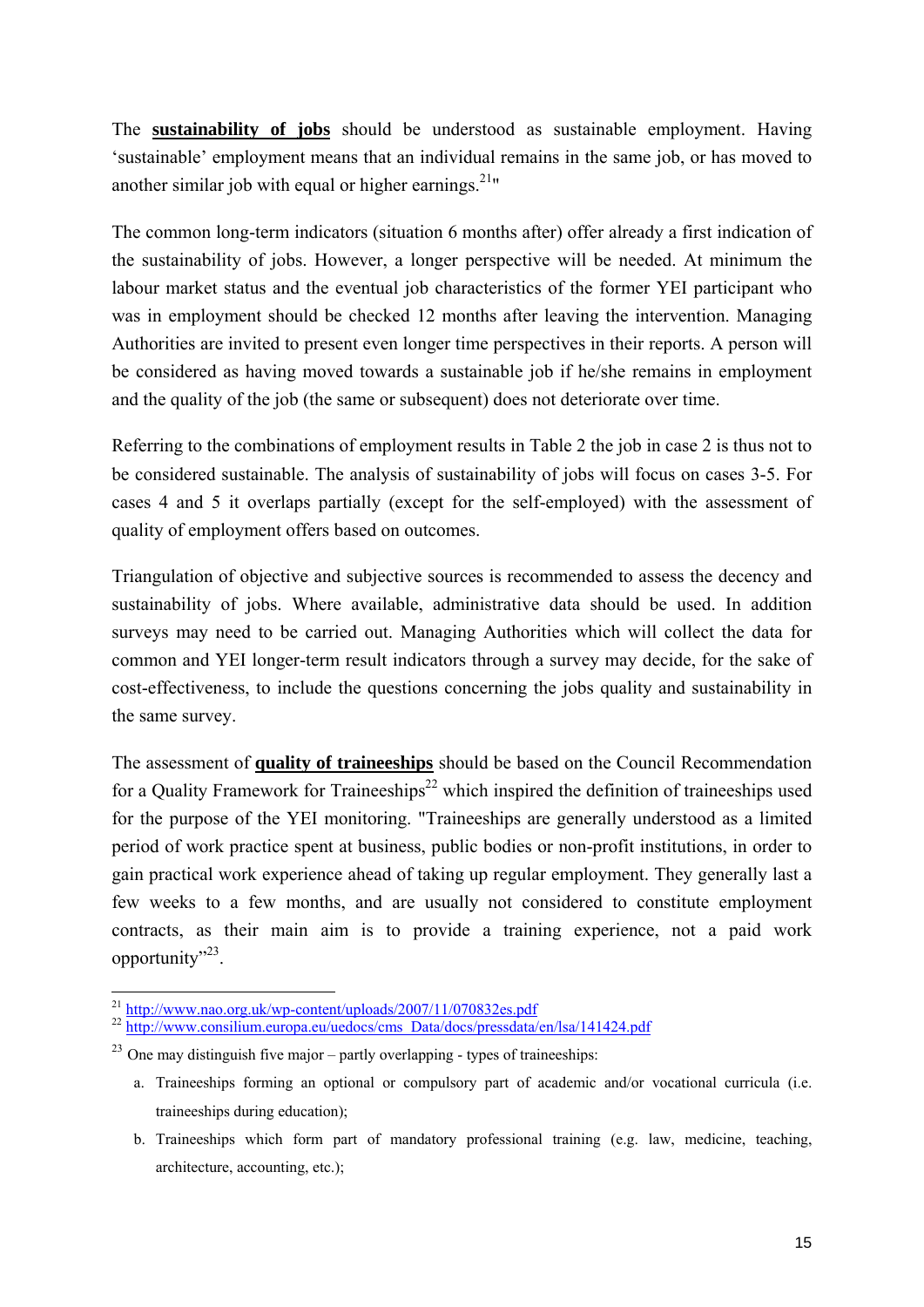The traineeships should be distinguished from apprenticeships which for the purpose of YEI monitoring are defined as follows: "The characteristics of the apprenticeship (e.g. occupation, duration, skills to be acquired, wage or allowance) are defined in a training contract or formal agreement between the apprentice and the employer directly or via the education institution. Apprenticeships are normally part of formal education and training at upper secondary level (ISCED 3), the duration of the training is on average 3 years, and a successful completion leads to a nationally recognised qualification in a specific occupation.<sup>24 $\cdot$ </sup>

The main element of the QFT is the written traineeship agreement that indicates the educational objectives, adequate working conditions, rights and obligations, and a reasonable duration for traineeships. It is worth noting that the QFT does not cover work experience placements that are part of curricula of formal education or vocational education and training. Traineeships of which the content is regulated under national law and whose completion is a mandatory requirement to access a specific profession (e.g. medicine, architecture, etc.) are not covered by the Recommendation. YEI on the other hand can support all five types of traineeships mentioned in the footnote 23.

The analysis of quality of traineeships should be done for the participants who were in traineeships as a result of the YEI operation (immediately or 6 months after leaving the operation). In line with the QFT Recommendation it should take into account the following dimensions:

Type of the traineeship  $(1-5)$ 

-

- Learning content (satisfaction, usefulness for the transition into the labour market)
- Working conditions (equivalent to those of regular employees in terms of equipment, working hours, workload, treatment, etc.)
- Rights and obligations (financial compensation, illness/accident insurance)
- Duration (excessively long or repeated traineeships?)

c. Traineeships as part of active labour market policies;

d. Traineeships agreed between trainee and a host organisation (business, non-profit or government) without the involvement of a third party, generally conducted after completion of studies and/or as part of a job search, known as 'post-studies' or 'open-market' traineeships;

e. Transnational traineeships, which may include types 1, 2 and 4. "

In: Impact Assessment accompanying the QFT Recommendation http://register.consilium.europa.eu/doc/srv?l=EN&f=ST%2017367%202013%20ADD%201

<sup>24</sup> Guidance on ESF monitoring and evaluation, Annex C2 Definitions for YEI indicators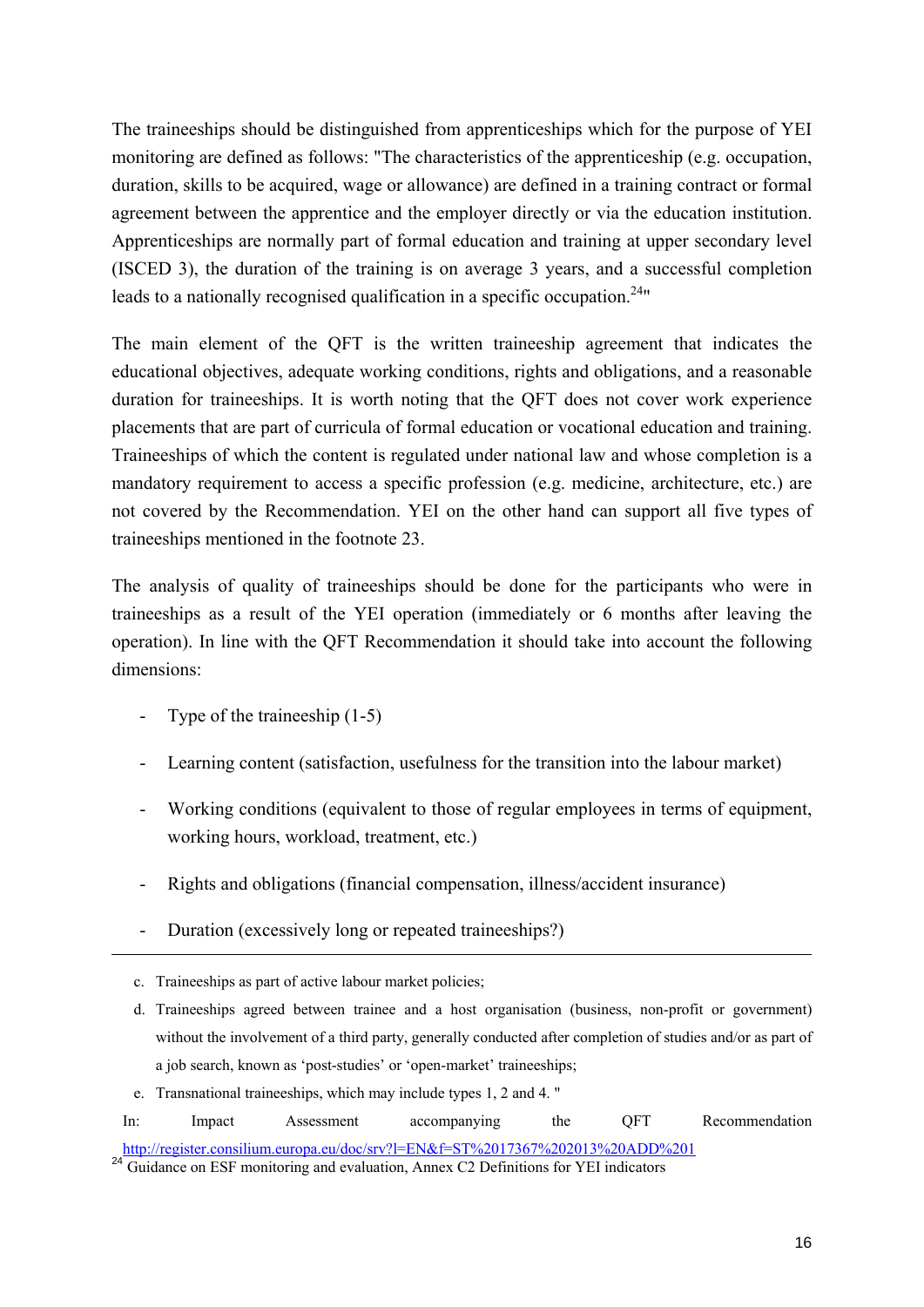Due to the fact that many traineeships are not regulated under national law it might be a challenge to find sufficient administrative data for the assessment of their quality. In these cases the data collection will most likely be done through surveys. A good reference for designing the survey questions is the Eurobarometer 378 of 2013 on the experience of traineeships in the  $EU^{25}$ . Managing Authorities which will collect the data for common and YEI longer-term result indicators through a survey may decide, for the sake of costeffectiveness, to include the questions concerning the quality of traineeships in the same survey.

## <span id="page-16-0"></span>**4. Evaluation questions**

#### *Evaluation questions*

The discussion of the application of the evaluation criteria leads to the following evaluation questions:

Strategy for YEI implementation

Even though the ESF Regulation does not explicitly require the assessment of the strategy for YEI implementation, answering the following questions will set the scene for the assessment of the evaluation criteria by explaining the role YEI played in the relevant MS/region. It will also allow identifying whether the planning was a success or a failure factor for the whole scheme.

- − In which socio-economic context is YEI implemented?
- − Which role does YEI play as regards / what is the planned contribution to the Youth Guarantee?
- − Were the most relevant target groups targeted starting from the design stage? Were the most important needs of these groups addressed?
- − Did the YEI provide a quick response to address the urgency of the problem?
- − In which ways does it complement other instruments supporting youth policies?

<sup>1</sup> <sup>25</sup> http://ec.europa.eu/public\_opinion/flash/fl\_378\_en.pdf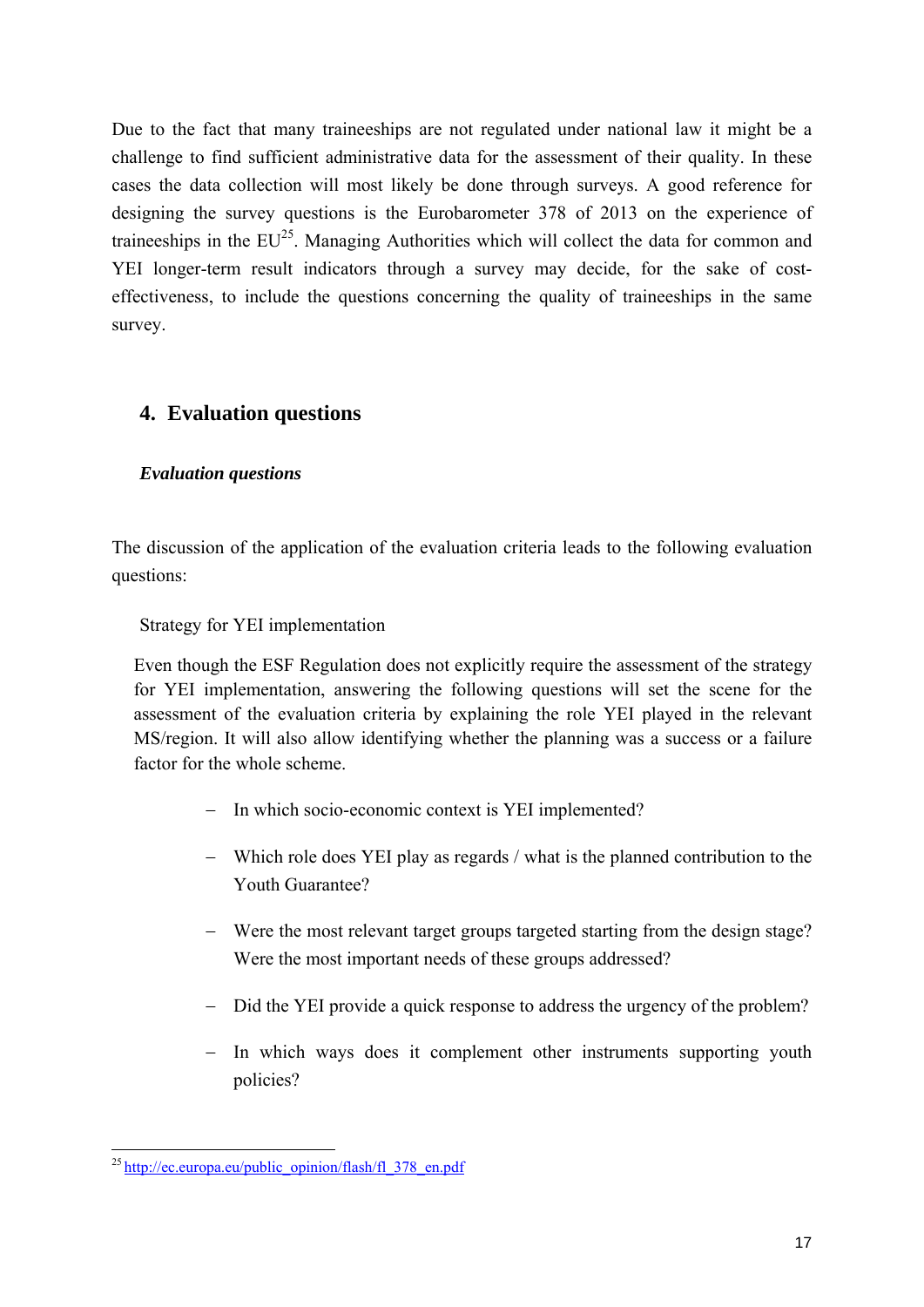#### Implementation

Information on implementation of YEI has to be provided in the Annual Implementation Reports. The suggested questions aim at providing additional information on the role the delivery systems played for the success/failure of the YEI intervention.

- − What was the design and functioning of the delivery system? Were they adequate to ensure an effective implementation of the strategy for YEI?
- − What types of actions were funded to implement the YEI? Were they individual support actions or were they part of pathways or packages of support?
- − Did the implementation of the YEI made use of existing partnerships? Were new partnerships developed to facilitate the implementation of the YEI? Where relevant stakeholders involved effectively?
- − Did the implementation fund existing measures or trigger the introduction of new approaches?
- − Was the implementation of the YEI according to plans (financially, milestones and targets achieved as planned)? If not, why?
- − What were the strengths and weaknesses of the delivery systems?

## Effectiveness

Answering the questions below should allow drawing a conclusion whether the YEI intervention was a success (the objectives were achieved and the needs of the relevant target groups were met) and whether some types of support proved to be more successful than the others or not.

- − How and to what extent did YEI contribute to the achievement of the general objective of sustainable integration of young people into the labour market and to the specific objectives under ESF? How did it contribute to address the problem of NEETs?
- − Were YEI funds spent on those most in need of support? Were the disadvantaged persons, those from marginalised communities and those leaving education without qualifications targeted? Were the specific target groups reached as planned?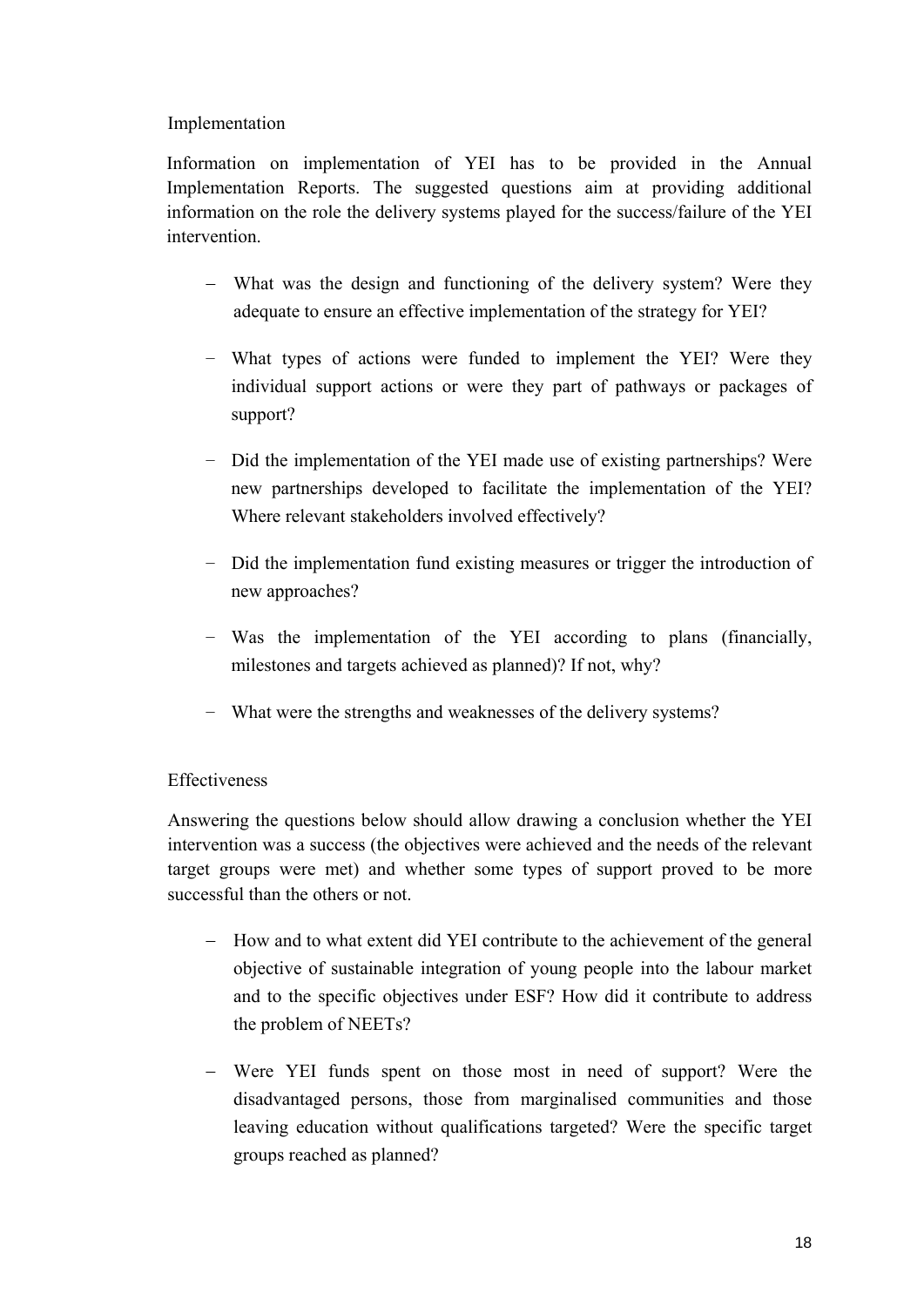- − Are YEI participants in employment, continuous education or training, apprenticeships or traineeships after leaving the intervention? If not, why?
- − What was the quality of the offers received by the participants? Did the offers come from the open market, sheltered labour market or public work schemes? Were they received under YG schemes?
- − What was the progress of YEI participants towards continuous education, sustainable and decent jobs, apprenticeships and quality traineeships? What are the characteristics of the jobs and traineeships which the former participants are holding as a result of the YEI?
- − Which types of interventions were the most effective, for which groups and in which contexts?

#### Efficiency

The questions below add the cost dimension to the questions on effectiveness.

- − What were the unit costs per type of operation and per target group?
- − Which types of operations were the most efficient and cost-effective?

#### Impact

The proposed questions on impacts concern mostly larger scale effects as the questions under effectiveness criterion deal already with the changes in the situations of YEI participants.

- − What is the impact of the YEI support for young unemployed people on their future employment chances? How big is the effect of the YEI support on entering the labour market? What would have been individuals' employment status in the absence of the support?
- − What was the net impact of the measures under YEI? Did displacement take place? Did dead weight loss and substitution effects occur?
- − Were there any structural impacts (changes in education system, vocational training system, PES)?
- − Were there any changes in the youth policies induced by YEI?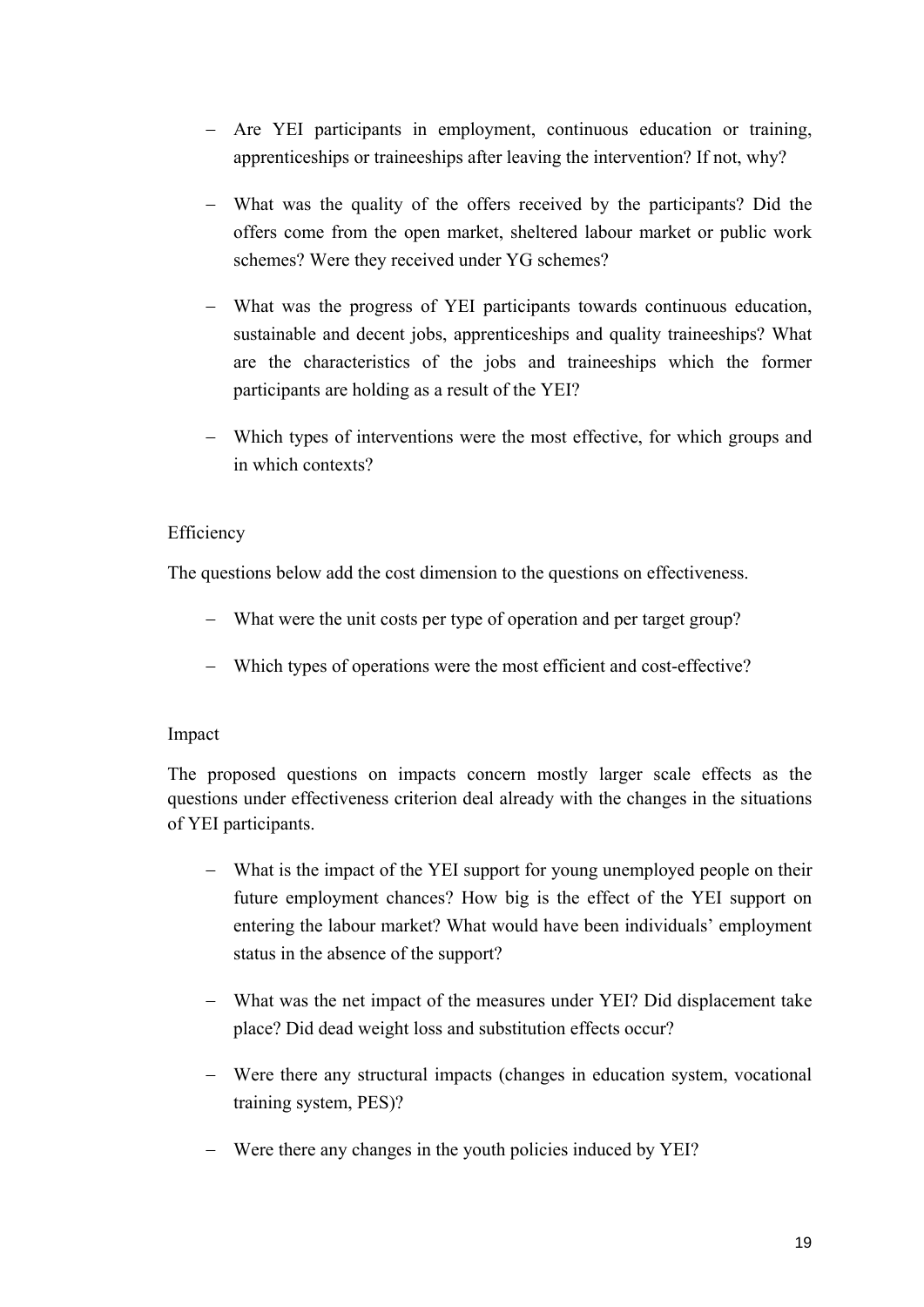- − What was the contribution of the YEI to changes in the youth employment/ unemployment/activity rates in the areas covered by the YEI?
- − Were there any unintended effects, e.g. on people aged 25 or more or on young people in education or employment?
- − What would have happened without YEI intervention?

The list of questions above is neither exhaustive nor fully applicable to both evaluations. Managing Authorities are invited to make the most possible use of the recommended questions but can adapt them to their specific circumstances.

The YEI evaluations as required by the ESF Regulation are impact evaluations. The proposed questions on delivery systems serve mostly to shed light on the way in which the impacts occurred. However, if for the YEI interventions new ways of implementation are used which could be replicated in the future the Managing Authorities might include additional elements of process evaluation. This applies especially to the evaluation to be completed by the end of 2015.

Even though the ESF Regulation does not make a distinction between the requirements for the two evaluations, their focus might slightly differ, particularly depending on the progress made in the implementation of the YEI. The issues of strategy for YEI, its design and implementation should be dealt in-depth in the 2015 evaluation and depending on the state of play of implementation cover effectiveness, efficiency and impact issues. The 2018 evaluation should build on the 2015 one and contain a fully-fledged assessment of impacts, including long-term impacts and use both qualitative as well quantitative methods. A single evaluator covering both evaluations could be advisable.

## *Levels of evaluation*

The ESF Regulation does not impose "stricto senso" an evaluation per operational programme.

The YEI could be programmed in a variety of ways:

- − dedicated operational programme;
- − dedicated priority axis;
- − part of one or more priority axis.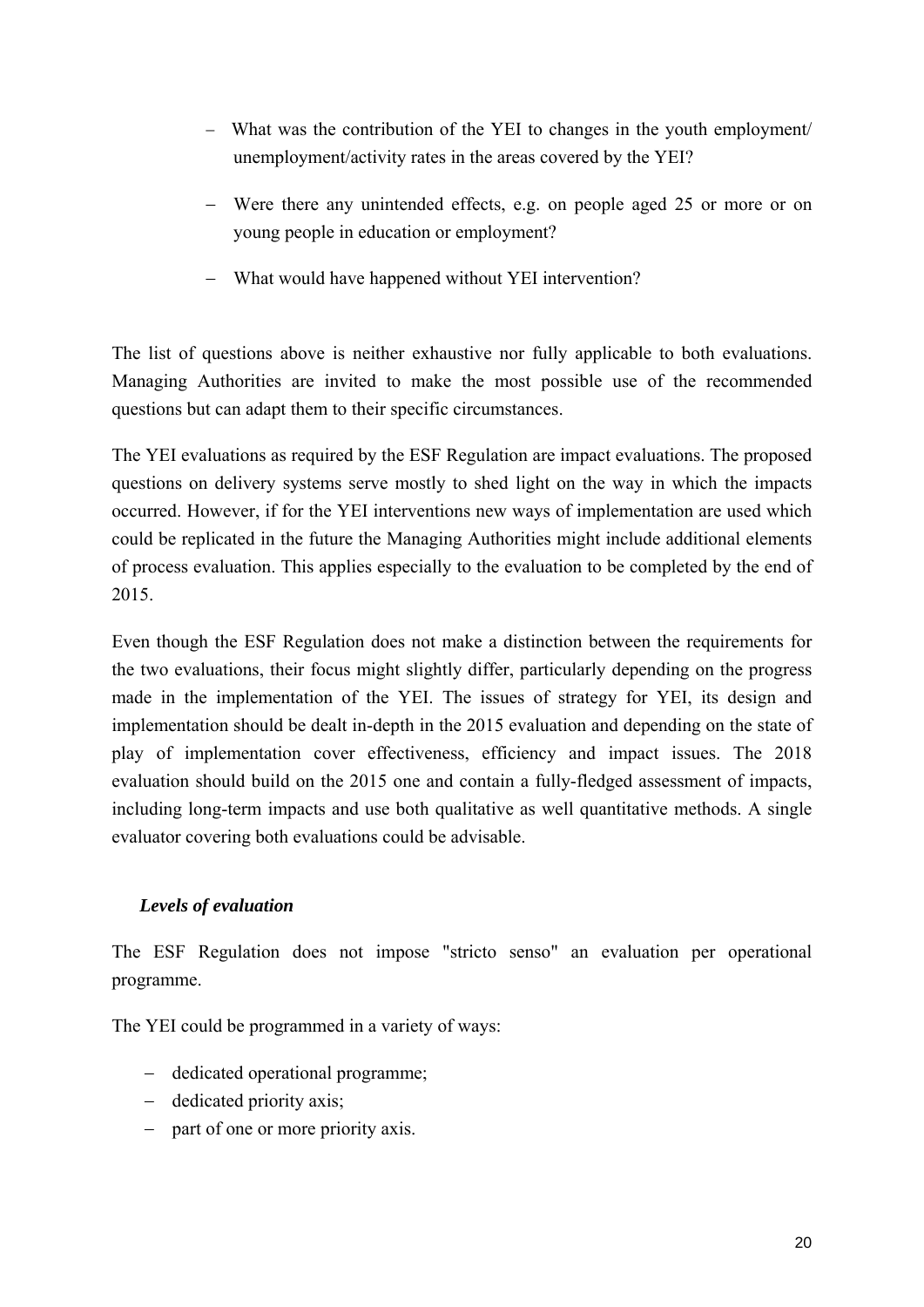In some Member States, the application of the second and third options could mean that the YEI will be programmed in more than one OP through dedicated priority axis or parts of priority axis. In this case, the Member State could envisage to launch one evaluation contract covering different OPs containing YEI. The implementation of this approach should take account of the requirements specified in Article 19(4) ESF Reg., namely to report on the findings on evaluations and on the assessment of the quality of the employment offers and progress of the participants in the AIRs submitted in 2016 and 2019 (thus on the level of the OPs). In general however it should be taken into account that if a member state conducts one single evaluation for all OPs containing YEI, it may face serious difficulties to present the AIRs with the content as required by Article 19(4) ESF Reg.

## <span id="page-20-0"></span>**5. Procedural issues**

#### *Plans for evaluation*

The YEI evaluations have to be integrated in the evaluation plan(s). The requirements concerning the title, subject and rationale, methods, data sets, duration of the evaluation, and estimated budget are set out in the Guidance Document on the Evaluation Plans<sup>26</sup>.

#### *Follow-up of evaluation*

The evaluations have to be examined by the monitoring committee with the involvement of youth organisations. They have to be made available to the public and sent to the Commission as soon as the final report is approved or together with the relevant AIR whichever is earlier.

## <span id="page-20-1"></span>**6. Evaluation methodology**

#### **6.1 Process evaluation**

Process evaluation aims at ensuring that a programme is implemented according to its initial objectives. As a consequence, process evaluation is a vital part of any evaluation. Applied to the YEI evaluations, process evaluation would cover evaluation question related to strategy,

<sup>1</sup> <sup>26</sup>http://ec.europa.eu/regional\_policy/sources/docoffic/2014/working/evaluation\_plan\_guidance\_en.pdf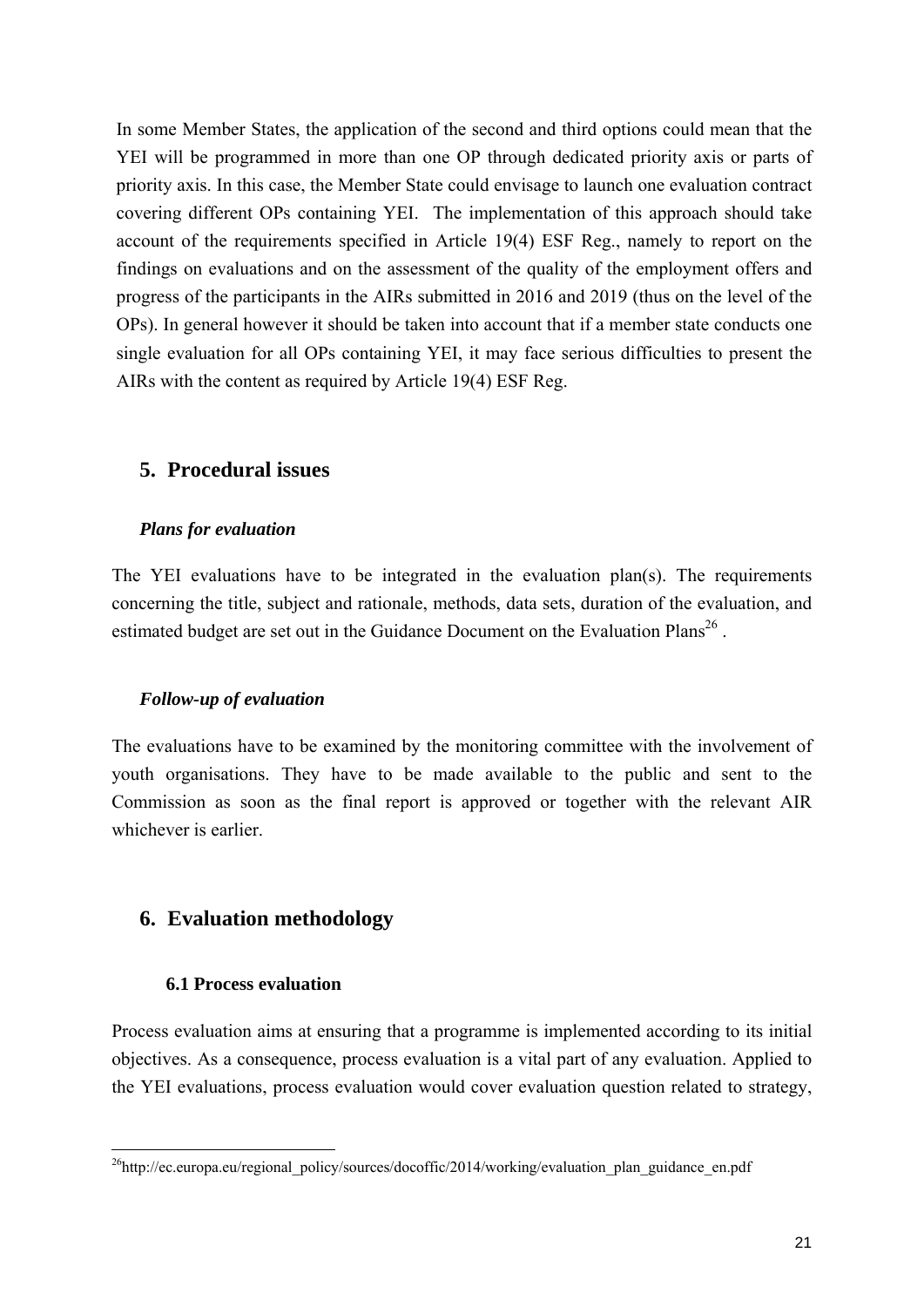implementation, and partly effectiveness and efficiency. However, process evaluation cannot draw conclusion on the impact of the YEI support on young people's employment chances.

#### **6.2 Impact evaluation**

Causality statements are the centrepiece of impact evaluation. Applied to the YEI, the impact evaluation would cover evaluation questions related to impact, effectiveness and efficiency. Replying to the questions proposed in these sections requires using an appropriate mix of theory of change and counterfactual methods.

## *6.2.1 Theory Based Evaluation*

The Guidance for terms of reference for impact evaluations<sup>27</sup> sets out that "Impact" evaluations should always start with a review of the theory of change which underpins the intervention being evaluated, whether this is explicit or implicit in programming documents".

Establishment of the logical framework for the intervention should frame the whole evaluation and provide justification for the selection of individual measures which will be assessed through counterfactual impact evaluation (CIE).

Testing of the hypotheses should be done through documents reviews, interviews, surveys, analysis of data from ESF monitoring and administrative data, etc. A wide range of sources should be used including the beneficiaries, youth organisations (in line with recital 12 of ESF Reg.), YG coordinators, labour market experts.

## *6.2.2 Counterfactual Impact Evaluation*

Counterfactual Impact Evaluation can compare the results achieved (i.e. employment status) between individuals who benefitted from the YEI-supported intervention (the 'treated group') with those of a group similar in all aspects to the treated group (the 'comparison or control group'), except that it has not been exposed to the intervention. The comparison group provides information on "what would have happened to the persons subject to the YEI had they not been exposed to it", the 'counterfactual' case. Any kind of CIE needs therefore data on a group of people who did not participate in the intervention.

<sup>1</sup> <sup>27</sup>http://ec.europa.eu/regional\_policy/sources/docgener/evaluation/pdf/guidance\_tor\_impact\_evaluation\_102013. pdf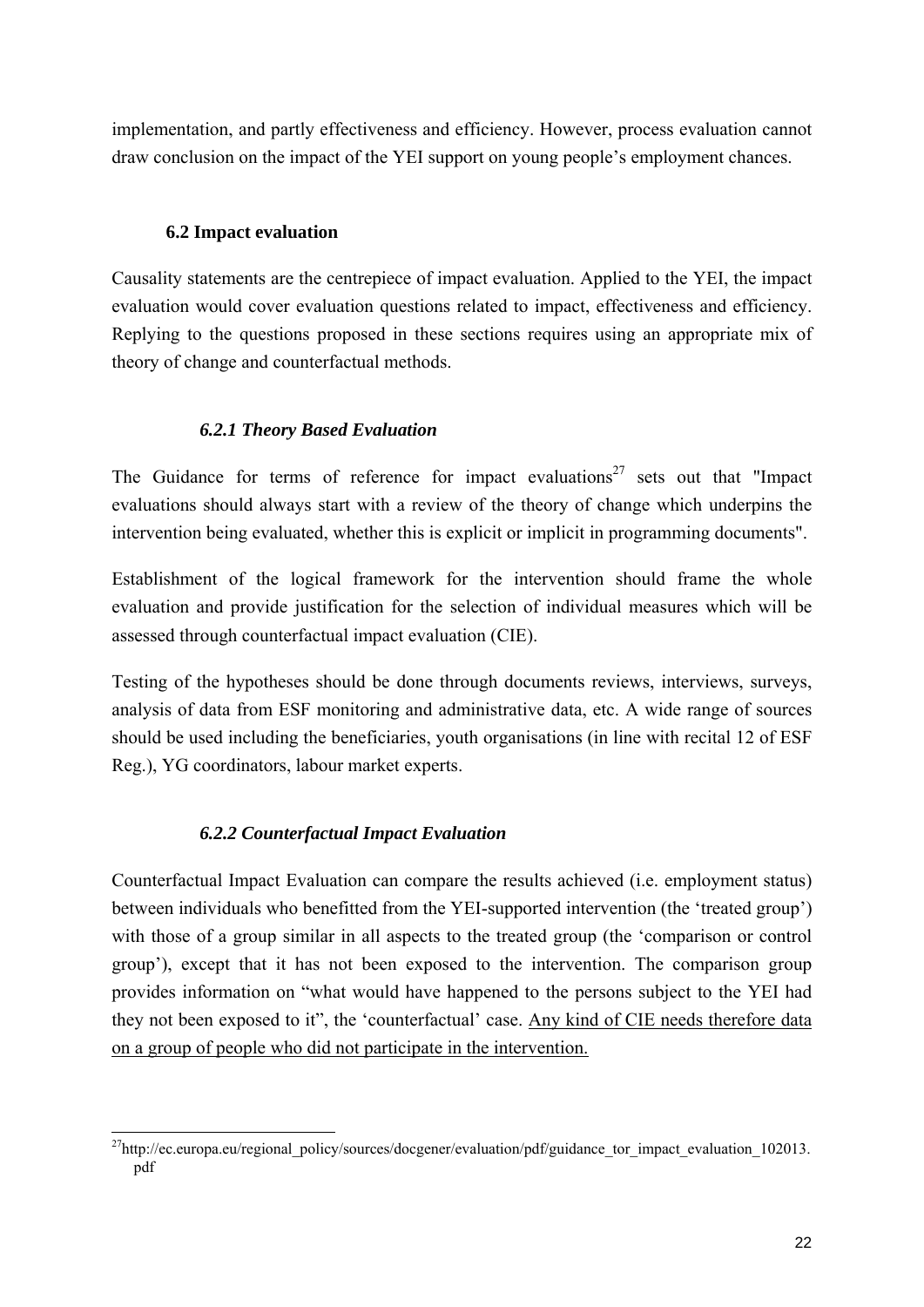#### The counterfactual

The biggest methodological issue for CIE is the choice of the control group to measure the 'counterfactual'. In order to explain what counterfactual impact evaluation involves in terms of data collection and applicable CIE methods a very simplified example is used.

*Example:* The Managing Authority provides a general training to all NEETs with the age of 18 to 24 in the eligible region.

In this example all NEETs are participating in the general training under YEI. As a consequence, it is impossible to use NEETs with the age of 18 to 24 as a control group. However, NEETs aged for example 16, 17, 25, 26 are likely to be similar in terms of both employment prospects and other relevant characteristics to NEETs of age 18 to 24. This group represents a good control group for NEETs exposed to the intervention. Another valid strategy would also be to use NEETs aged 18 to 24 who reside in neighbouring areas not implementing the same intervention. In either case the Managing Authority would need to collect data not only on 18 to 24 years old NEETs who benefit from the intervention but depending on the strategy adopted also on NEETs who are just not meeting the eligibility threshold of treatment given their age, or on NEETS who live in different areas not exposed to the intervention.

This example demonstrates the need for CIE to collect data on groups of non-participants who are similar to those participating in the YEI-supported interventions being evaluated. Since these individuals are generally not covered in the administrative data sources, data collection has to be planned well in advance and before the start of the intervention.

#### Intervention

Any kind of intervention needs to be discrete, distinctive and homogenous in order to be able to clearly estimate the effect of a specific policy implemented. CIE would not be sensible to test a battery of YEI-supported interventions together (i.e. training and first job experience – see p. 4), but would need to examine a clearly defined intervention (i.e. between 100 and 200 hours of face to face training) alone. If the impact of several different interventions should be tested each intervention needs to be investigated separately.

Criteria like the relevance for achieving the objectives of YEI (financial size of the intervention, size of the population covered), conditions for robustness of the methodology (measurable results, credibility of the control group), data availability and costs of the evaluation should be taken into account when selecting the interventions which will be evaluated using CIE.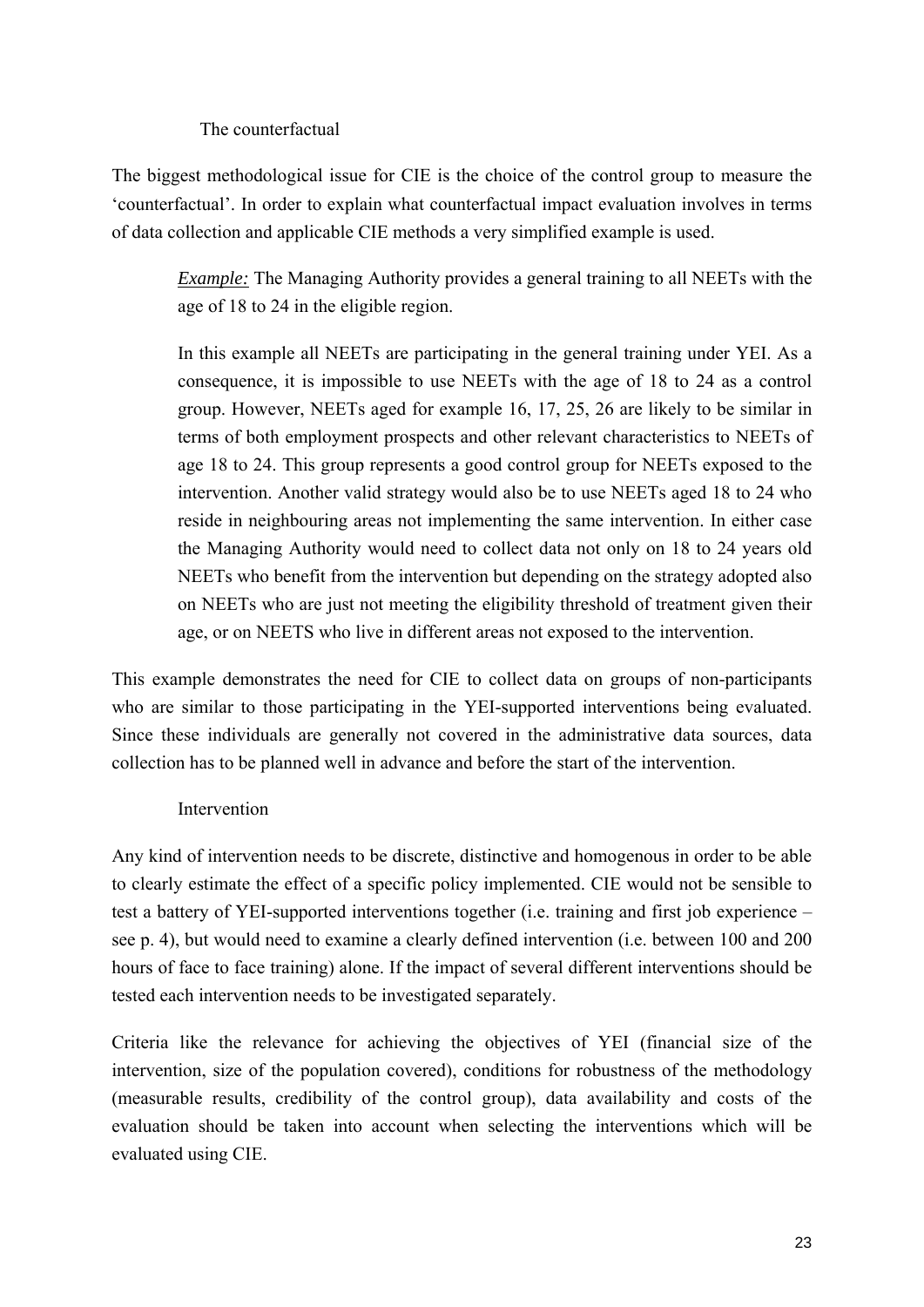#### Possible CIE methods

The CIE methods to be chosen depend on the theory of change, the treated and control group, the intervention and the data availability. The Guidance on design and commissioning of counterfactual impact evaluations<sup>28</sup> provides an extensive explanation of the methods which can be used for assessment of ESF interventions and is of application for the evaluations of the YEI. It elaborates also in details on which could lend themselves to a CIE and possible designs of such CIEs.

The example given above would be best fitted with a Regression Discontinuity Design approach. This approach uses the eligibility criteria (here age: between age 18 and 24 people are eligible for YEI intervention) to estimate the effect of an intervention. People aged 24 (eligible and hence treated) and 25 (not eligible and hence not treated) are similar to each other, so that differences in their integration into the labour market are very likely to be a result of the YEI policy.<sup>29</sup>

In the case of using NEETs from different neighbouring areas not implementing the same intervention as a contro[l group, propensity score matching or difference-in](http://ideas.repec.org/a/tpr/restat/v86y2004i1p133-155.html)differences can be employed.<sup>30</sup> These two approaches aim at removing any compositional differences between treatment and control groups that might influence the result. For propensity score matching, the result of NEETs having benefited from the YEI-funded intervention would be compared to the one of NEETs not exposed to the intervention and who are similar in their background characteristics (age, education, qualification, employment history etc.). For the difference-in-differences method, the comparison in the result takes also into account any potential differences in background characteristics between the groups prior to the intervention. In either case, treatment and control groups do not differ in their composition, so that differences in the result is solely due to the intervention.

Data to be collected

<sup>-</sup>

<sup>&</sup>lt;sup>28</sup> http://ec.europa.eu/social/main.jsp?catId=738&langId=en&pubId=7646<br><sup>29</sup> For more information on Regression Discontinuity Design see the Guidance cited in the previous footnote as well as, amongst others, Van der Klaauw (2002), "Estimating the effect of financial aid offers on college enrollment: a regression discontinuity approach", International Economic Review, vol. 43(4); Bargain and Doorley (2011), "Caught in Trap? Welfare's disincentive and the labor supply of single man", Journal of

Public Economics, vol. 95(9-10) 30 Useful references using such approaches are: 1) Blundell R., Dias, M.C., Meghir, C., van Reenen, J. (2004), "Evaluating the employment impact of a mandatory job search program", Journal of European Economic Association, vol 2(4); 2) Sianesi, B. (2004) "An Evaluation of the Swedish System of Active Labor Market [Programs in the 1990s"](http://ideas.repec.org/a/tpr/restat/v86y2004i1p133-155.html)[, The Review of Economics and Statistics,](http://ideas.repec.org/s/tpr/restat.html) vol. 86(1).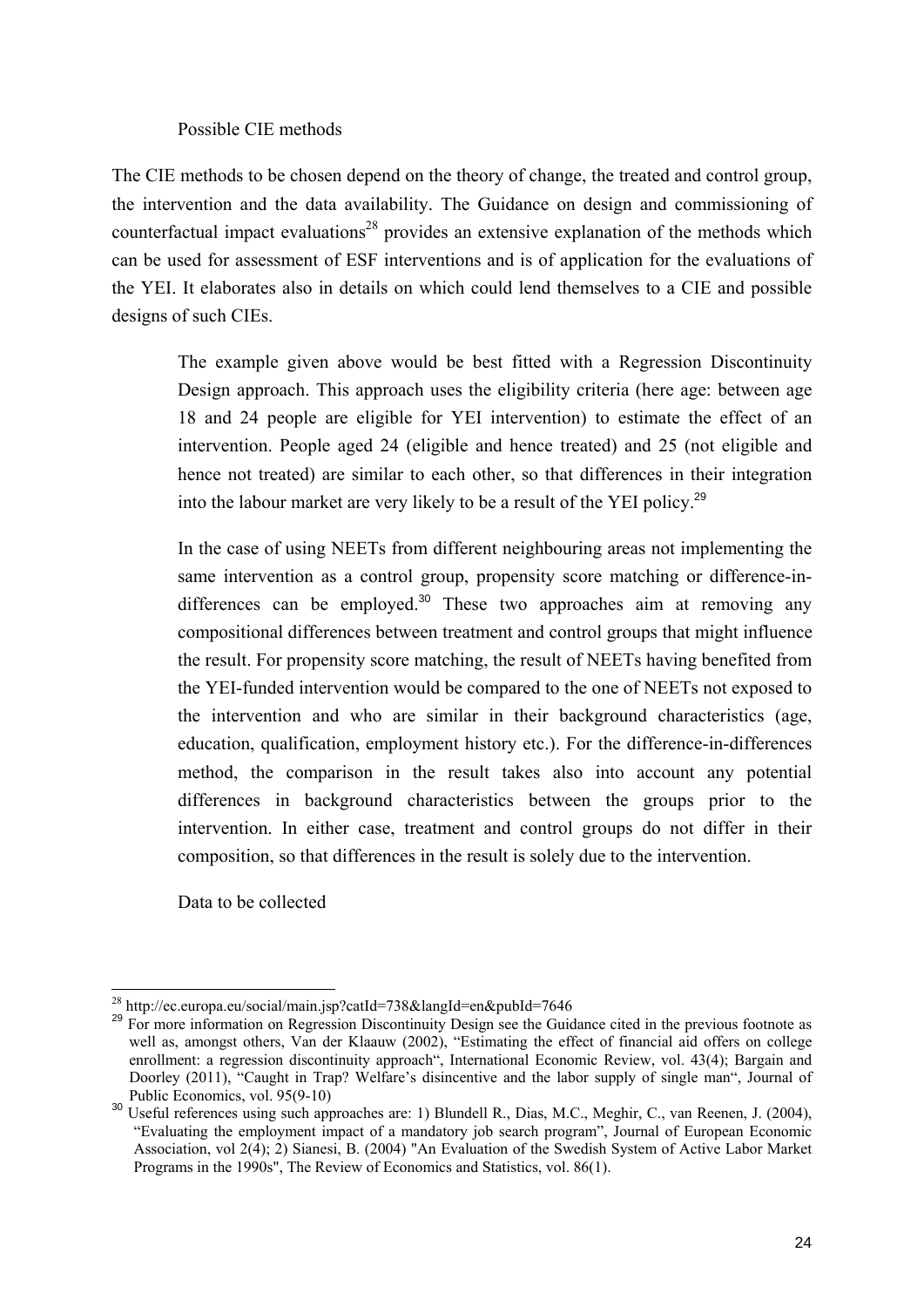Counterfactual impact evaluation will not be feasible unless the Managing Authorities make the necessary arrangements for data availability from the beginning of the implementation.

The microdata for YEI participants have to be recorded and stored as stipulated by Art. 125(2)(d) CPR. They have to enable reporting on indicators from Annex I and Annex II of ESF Reg. For the purpose of CIE microdata will have to be available also for the individuals in the control group.

## **7. Use of representative samples**

<span id="page-24-0"></span>Representative samples are recommended as the method to gather the data concerning the **quality aspect of the results for YEI participants**. The Managing Authorities can make use of the samples built for the longer-term result indicators in Annex II. In this case the evaluator should be involved in constructing the sample. A practical guidance on setting up representative samples specific for ESF/YEI contains detailed discussion on the sampling methodologies, optimal sample size, response rate considerations, sampling error, confidence level,  $etc<sup>31</sup>$ .

For longer-term result indicators the representativeness of the sample will concern the initial characteristics of the participants. The sample will thus contain both participants who achieved and who did not achieve the result the quality of which should be analysed. It is recommended that the analysis is carried out for all participants included in the sample who achieved the relevant result. For example, all participants included in the sample who were in employment (immediately or 6 months after leaving) should be analysed (surveyed or through administrative data) regarding the quality of the job.

The Managing Authorities might also opt for separate samples for each of the quality aspects to be evaluated and in particular for the quality of offers. The reference population in this case will be constituted by all the participants who achieved the relevant results (for example, for the analysis of quality of employment offers all the participants who received an employment offer upon leaving constitute the reference population). The representativeness of the sample should be ensured regarding the characteristics of the offers received by the participants. This solution might however be quite burdensome and costly.

When the assessment requires that the situation of the participant is checked at several points in time after the intervention (for example 12 and potentially more months after for

<sup>1</sup> <sup>31</sup> The guidance is being prepared and will be presented during a learning seminar which will take place in Brussels on 17 June 2014. The link will be provided once the guidance is published.